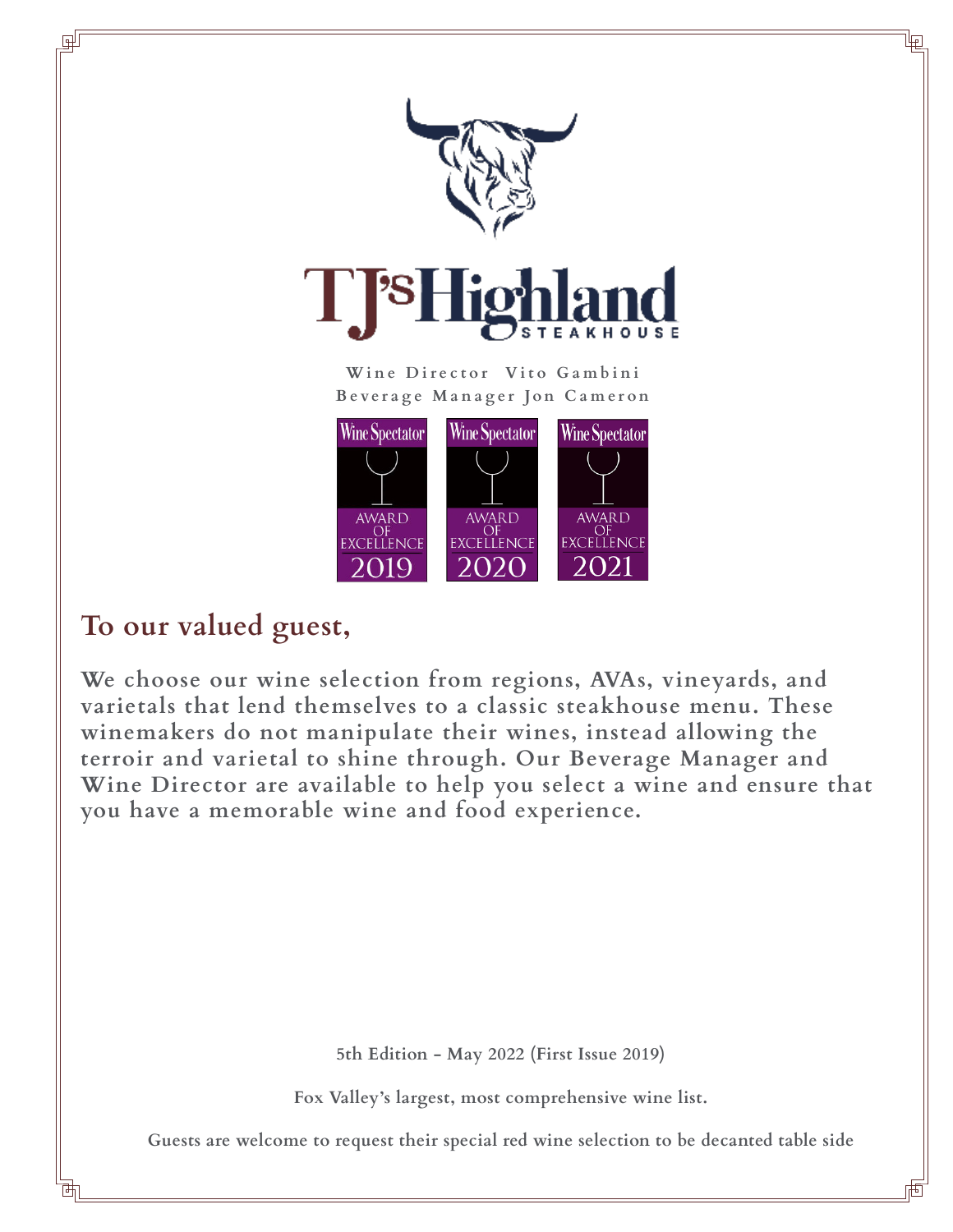Table of Contents

回

咆<br>

| Wine by the Glass                                     | Page 3     |  |
|-------------------------------------------------------|------------|--|
| Bordeaux by the Glass                                 | Page 4     |  |
| Coravin Elite Wine by the Glass                       | Page 5     |  |
| Champagne, Sparkling and White Wines                  | Page 6     |  |
| Bordeaux - Left Bank: Médoc & Graves                  | Page $7-8$ |  |
| Bordeaux - Right Bank: Libournais, Bourg and Blaye    | Page 9     |  |
| <b>Burgundy - Chablis</b>                             | Page 10    |  |
| Burgundy - Côte de Nuits                              | Page 11    |  |
| Burgundy - Côte de Beaune (White & Red Wines)         |            |  |
| Burgundy - Côte Chalonnais, Mâconnais, and Beaujolais |            |  |
| Rhône                                                 | Page 14    |  |
| Italy - Northwest (Piedmont) and the Northeast        | Page 15    |  |
| Italy - Tuscany                                       | Page 16    |  |
| Spain and Southern Hemisphere                         | Page 17    |  |
| Napa Valley                                           | Page 18-20 |  |
| Pinot Noir, Merlot, Zinfandel and Red Blends          | Page 21    |  |
| Clos De La Tech and Santa Cruz Mountains              | Page 22    |  |
| Dessert Wine by the bottle                            |            |  |
|                                                       |            |  |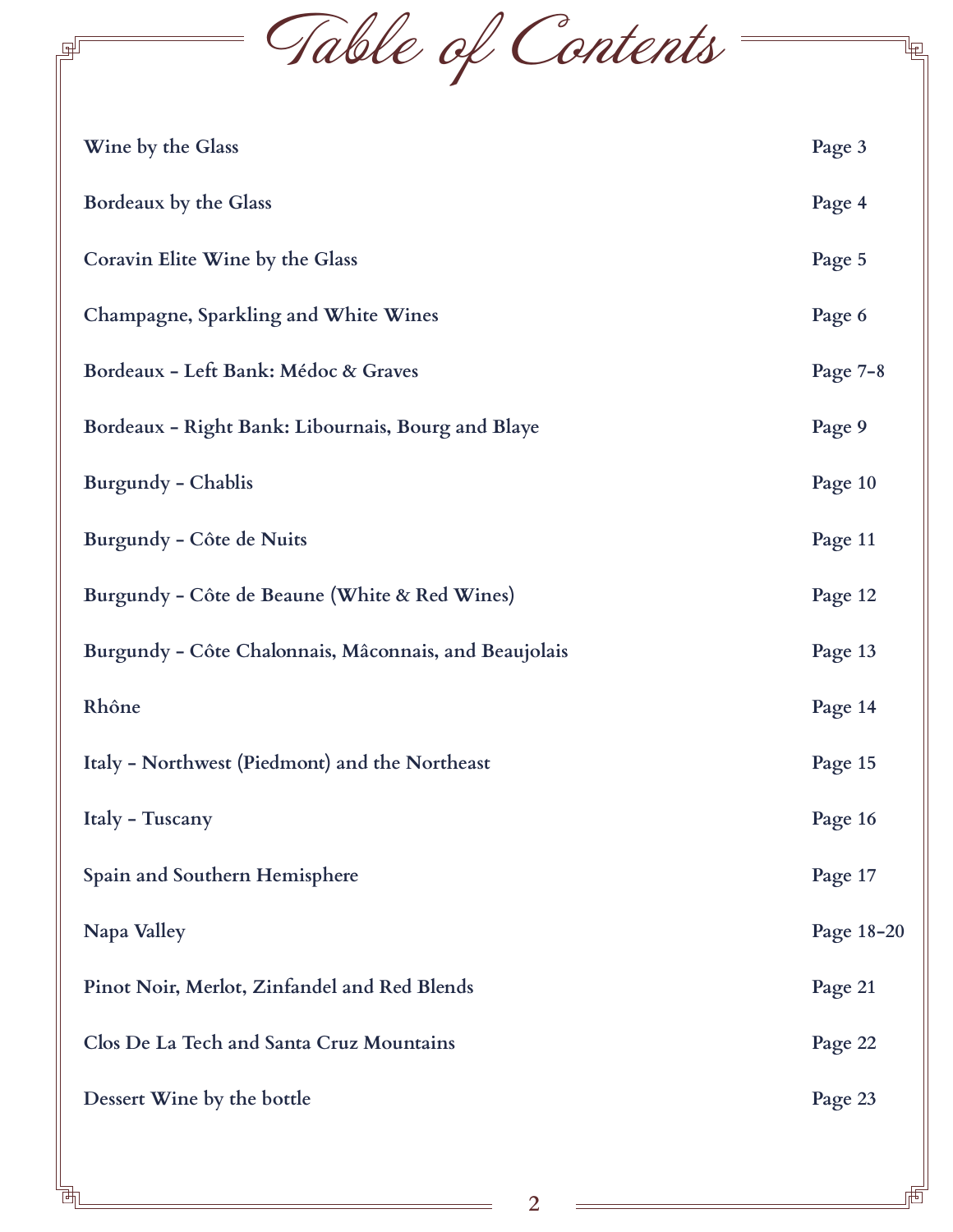## **WINE BY THE GLASS**

Ŀ

| WINE BY THE GLASS                                                                           |                                |
|---------------------------------------------------------------------------------------------|--------------------------------|
| Our by the glass selections are listed in ascending order from light to full flavor profile |                                |
| <b>WHITE WINES</b>                                                                          | Glass   90z.   120z.   Btl     |
| PINOT GRIGIO   Kris, Tentino Alto Adige Italy 2019                                          | $11.5$ 18 36<br>9              |
| PROCESCCO   Mionetto, Veneto Italy NV                                                       | $10$   -   -   -               |
| ROSE   Brassfield Serenety Estate, High Valley California 2019                              | $11.5$ 18 36<br>9              |
| GRUNER VELTLINER   Laurenz V. Sophi Singing, Wachau Austria 2020                            | $10 \mid 13.5 \mid 21 \mid 42$ |
| SAUVIGNON BLANC   Koha, Marlborough New Zealand 2020                                        | $10 \mid 13.5 \mid 21 \mid 42$ |
| RIESLING   Snoqualimie Organic, Oregon 2017                                                 | $11.5$   18   36<br>9          |
| RIESLING   Leonard Kreusch, Mosel Germany 2019                                              | $10 \mid 13.5 \mid 21 \mid 42$ |
| CHARDONNAY (UNOAKED) Maison Louis Jadot, Chablis France 2020                                | $16.5$   22   34   68          |
| VIOGNIER   Domaine de Saint Cosme, Rhône France 2018                                        | 14   18   28   56              |
| CHARDONNAY   Matchbook Estate, Dunnigan Hills California 2019                               | $10 \mid 13.5 \mid 21 \mid 42$ |
| CHARDONNAY   Far Niente, Napa Valley California 2019                                        | 26   33   40   80              |
| <b>RED WINES</b>                                                                            | Glass   90z.   120z.   Btl     |
| PINOT NOIR Sokol Blosser, Oregon 2017                                                       | $11$   $14$   $22$   $44$      |
| CHIANTI CLASSICO   Castello di Volpaia, Tuscany Italy 2017                                  | $16.5$   22   34   68          |
| MERLOT Goose Ridge G3, Columbia Valley Washington 2017                                      | $11$   $14$   $22$   $44$      |
| CÔTES DU RHÔNE   E. Guigal, Rhône France 2017                                               | $12 \mid 16 \mid 24 \mid 48$   |
| ZINFANDEL   Cline Ancient Vien, Contra Costa California 2019                                | $11$   $14$   $22$   $44$      |
| BARBAERA d'ASTI   Vietti Tre Vigne, Piedmonte Italy 2018                                    | $14$   $18$   $28$   56        |
| CLARET   Donati Family, Paicines California 2017                                            | $12 \mid 16 \mid 24 \mid 48$   |
| TEMPRANILLO   Volver, La Mancha Spain 2018                                                  | $12 \mid 16 \mid 24 \mid 48$   |
| <b>CABERNET SAUVIGNON   RouteStock, Napa Valley 2018</b>                                    | $16.5$   22   34   68          |

**3**

**CABERNET SAUVIGNON | Hess Shirtail Ranches, California 2017 14 | 18 | 28 | 56**

**12 | 16 | 24 | 48**

**RED BLEND | Austin Hope Quest, Paso Robles California 2019**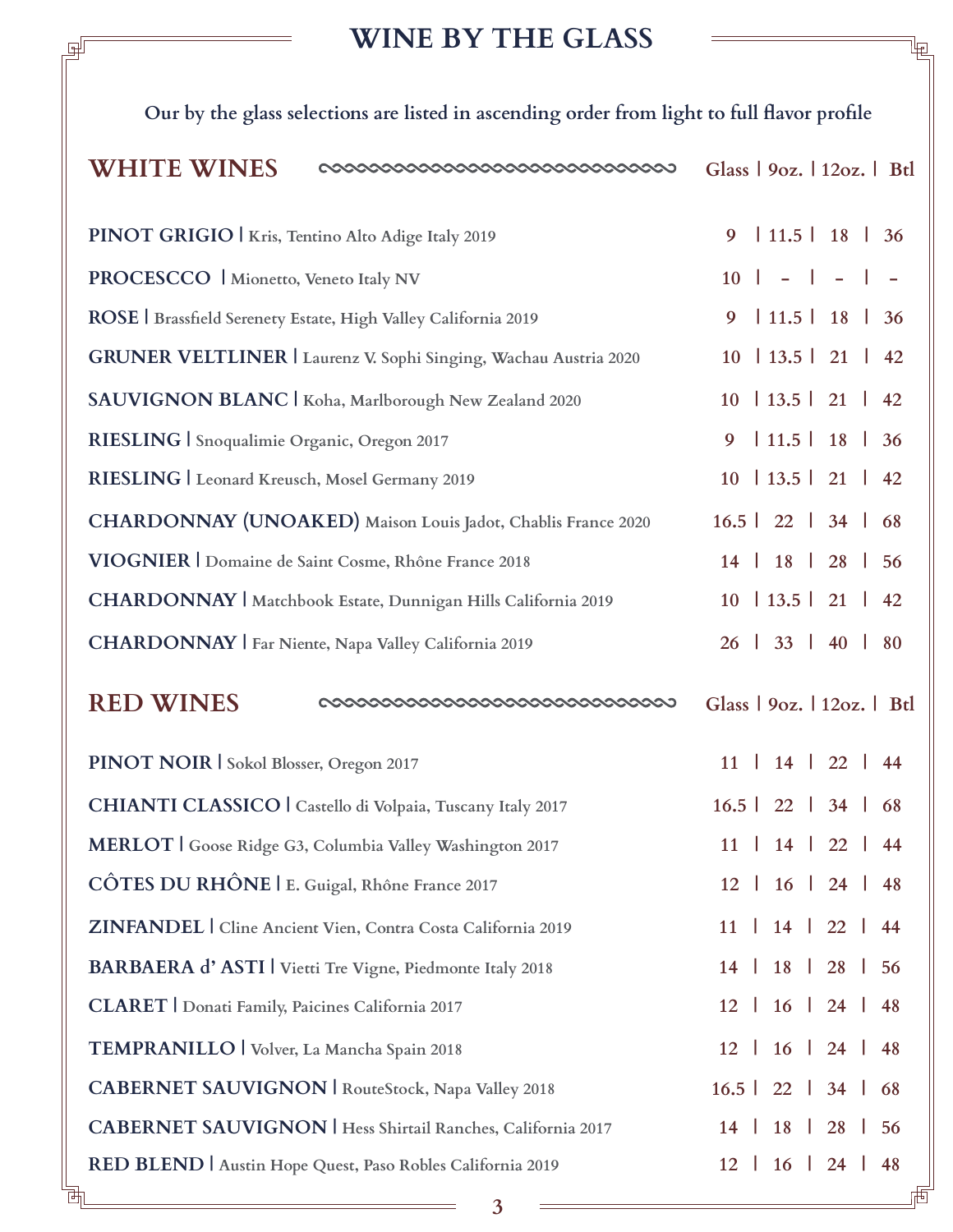# **TJ's BORDEAUX BY THE GLASS AND STEAK PAIRINGS**  $\exists$

**TJ, the wine team, and our Executive Chef have chosen wines from select chateaus in France's Médoc (Left Bank) and Libournais (Right Bank) regions to pair well with steak. Although Bordeaux produces some of the most expensive wines in the world, it also produces delicious bottles at exceptional value for everyday drinking.** 

**Left Bank Bordeaux is an excellent match with fattier-salty steaks, due to a higher percentage of Cabernet Sauvignon. Right Bank Bordeaux red wines pair best with leaner cuts, like Filet Mignon. We have suggested Bordeaux wines that perfectly complement our special Prime and Wagyu cuts.**

**Glass**

| CHÂTEAU TOUR BEL AIR, Montagne Saint Êmilion 2018<br>70% Merlot, 15% Cabernet Sauvignon, 15% Cabernet Franc<br>Recommended steak: Wagyu Zabuton                           | 14 |
|---------------------------------------------------------------------------------------------------------------------------------------------------------------------------|----|
| CHÂTEAU BELLERIVE, Médoc Cru Bourgeois 2016<br>50% Merlot, 40% Cabernet Sauvignon, 8% Cabernet Franc, 2% Petite Verdot<br>Recommended steak : Bone-In Ribeye or Delmonico | 18 |
| CHÂTEAU LA PLAIGE, Bordeaux Supérieur 2018<br>60% Merlot, 40% Cabernet Sauvignon<br>Recommended steak : Spinalis Doris Wagyu (Ribeye Cap)                                 | 10 |
| CHÂTEAU PARENCHERE, Bordeaux Supérieur 2017<br>100% Merlot<br>Recommended steak: New York Strip                                                                           | 12 |

**In the south of Médoc, Graves produces fabulous white Bordeaux wines made with a blend of Sauvignon Blanc and Sémillon. Only 8% of the wine produced in Bordeaux is white, but it is a staple for people of Bordeaux when ordering oysters, shellfish, or mussels. Enjoy flavors of flint and mineral, fresh-cut grass, and bright citrus notes.**

| <b>CHÂTEAU DES GRAVIERES BLANC, Graves 2019</b> |  |
|-------------------------------------------------|--|
| 50% Sauvignon Blanc, 50% Sémillon               |  |

**Recommended appetizer : Oysters on the half shell or Hamachi Crudo**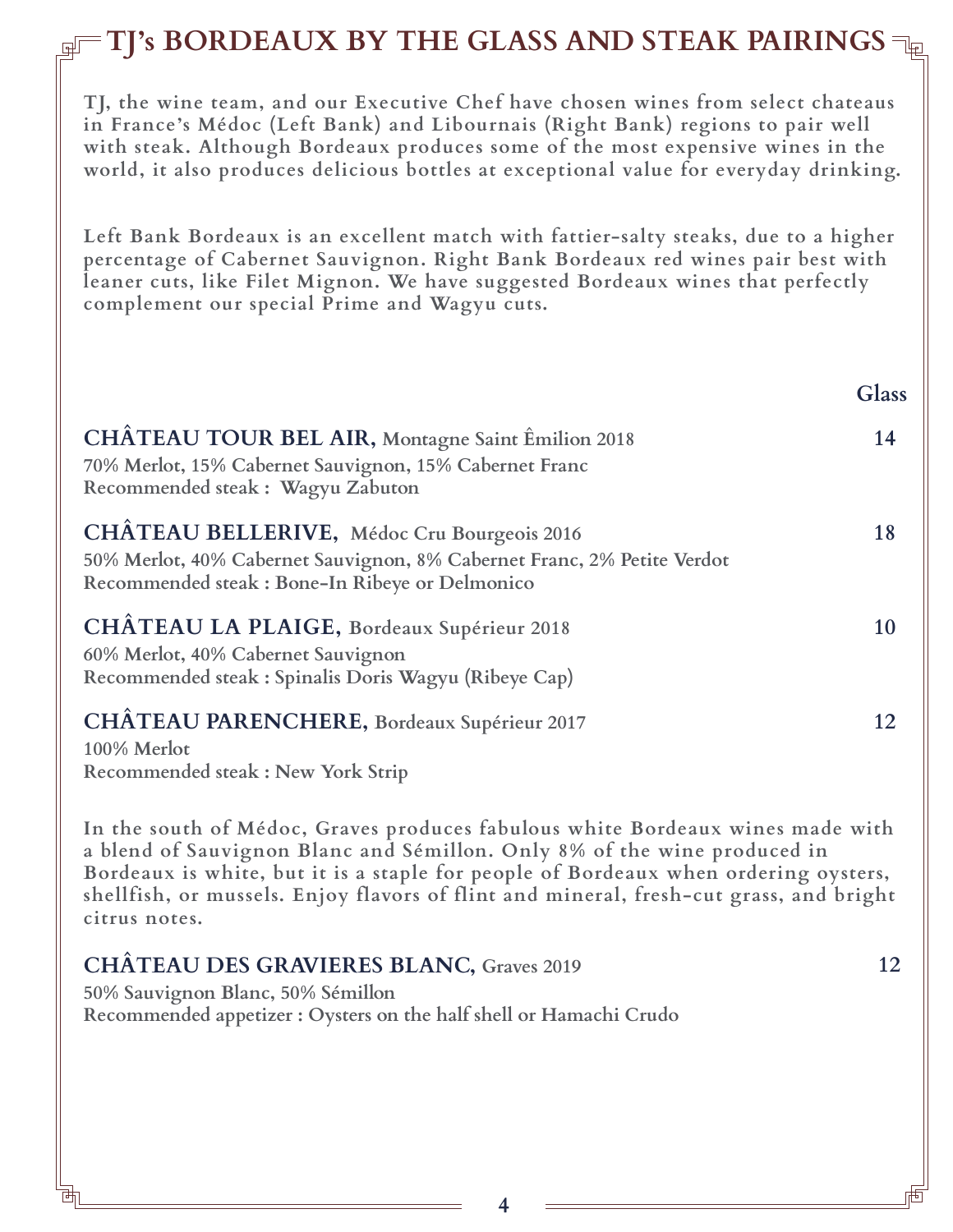### **CORAVIN ELITE WINE BY THE GLASS**

**A best-in-class wine preservation system keeps wine safe from oxidation, allowing it to continue aging naturally. Using a specially designed, coated wine needle, we pierce gently through the wine cork and pour wine quickly and smoothly. Argon, an inert gas used in winemaking, then enters the bottle to protect the remainder from oxidation.** 

#### **PINOT NOIR | SANTA CRUZ MOUNTAINS | CLOS DE LA TECH 2014 | (92WS)**

**Glass | 15 9 oz Carafe | 24**

#### **PINOT NOIR | SUNNY SLOPE VALETA | CLOS DE LA TECH 2014 | (94WS)**

**Glass | 23 9 oz Carafe | 33**

#### **CHARDONNAY | MÂCON-VERZE | DOMAINE LEFLAIVE 2017 | (91WS)**

**Glass | 19 9 oz Carafe | 25**

#### **CHARDONNAY | CHABLIS | DOMAINE DROUHIN VAUDON 2019 | (90WS)**

**Glass | 15 9 oz Carafe | 19**

**GAMAY | BEAUJOLAIS MORGON | DUBOEUF 2018 | (90WS)**

**Glass | 15 9 oz Carafe | 19**

**RHONE RED BLEND | VINSOBRES | CHÂTEAU DE ROUANNE 2018 | (91WS)**

**Glass | 12 9 oz Carafe | 15**

**RED BLEND | CALIFORNIA | LEVIATHAN 2017 | (93WS)**

**Glass | 24 9 oz Carafe | 32**

#### **CALLET | MALLORCA | ÀNIMA NEGRA 2019 | (91WS)**

**Glass | 19 9 oz Carafe | 25**

#### **CABERNET SAUVIGNON | NAPA VALLEY | JOSEPH PHELPS 2018 | (93WS)**

**Glass | 30 9 oz Carafe | 42**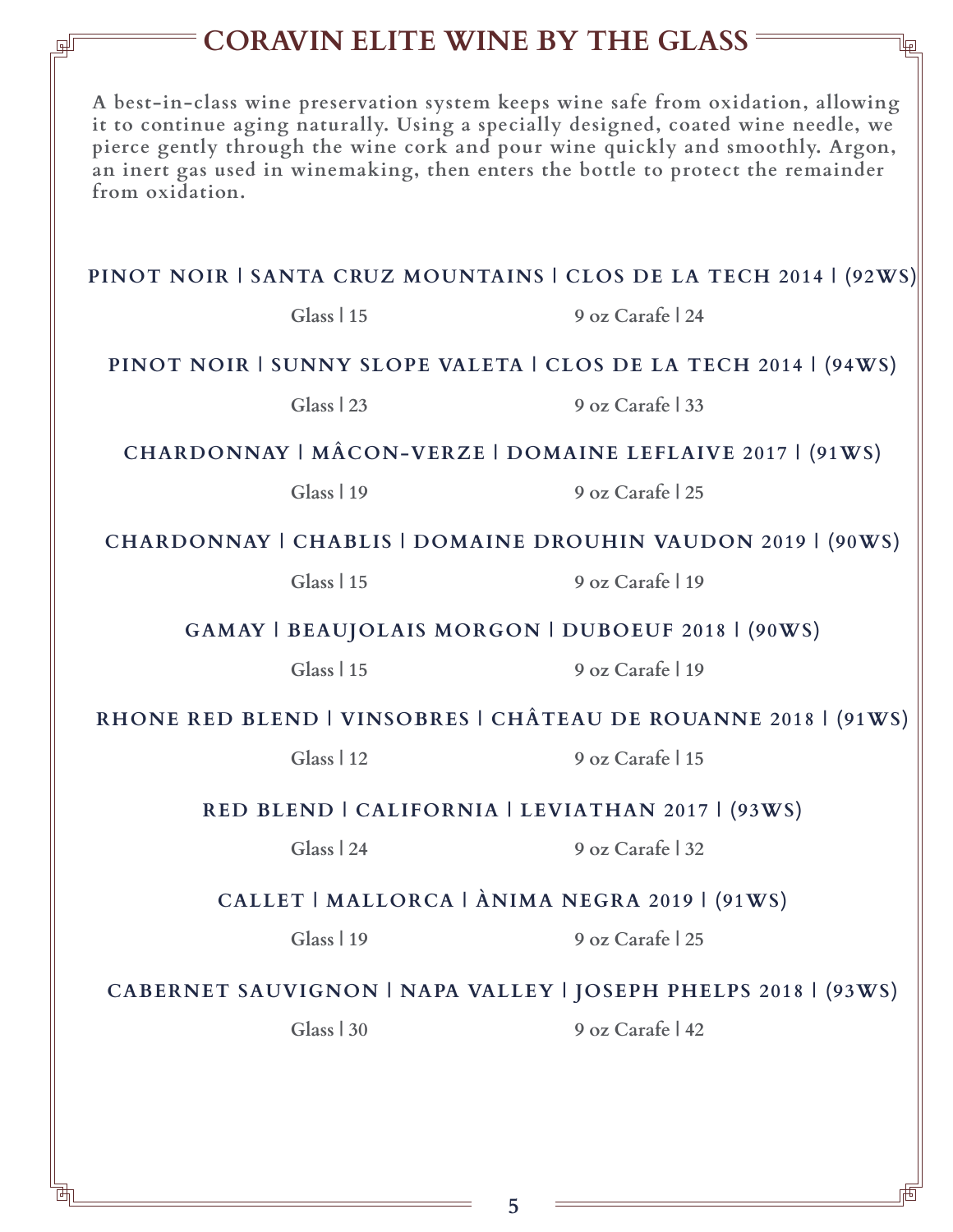# **CHAMPAGNE et SPARKLING WINE**

|            | <b>CHAMPAGNE et SPARKLING WINE</b>                          |       |
|------------|-------------------------------------------------------------|-------|
| <b>Bin</b> |                                                             | Fifth |
| 10         | LOUIS ROEDERER BRUT PREMIER, Reims NV                       | 150   |
| 11         | SCHRAMSBERG BLANC DE BLANC, Napa Valley 2015                | 70    |
| 12         | VEUVE FOURNY & FILS BRUT ROSE 1er CRU, Vertus NV            | 100   |
| 14         | <b>DIBON CAVA BRUT RESERVE, Spain NV</b>                    | 50    |
| 15         | TAITTINGER BRUT LA FRANCAIS, Reims NV                       | 110   |
| 16         | <b>AYALA BRUT MAJEUR, Champagne NV</b>                      | 114   |
| 17         | PALMER BRUT RESERVE, Champagne NV                           | 125   |
|            | <b>WHITE WINES</b>                                          |       |
|            | <b>SAUVIGNON BLANC</b>                                      |       |
| 20         | <b>MATANZAS CREEK</b> , Sonoma 2017                         | 40    |
| 22         | LOVEBLOCK, Marlborough 2019                                 | 45    |
| 23         | SANCERE, Pascal Jolivet, Loire 2018                         | 56    |
| 24         | SPOTTSWOODE, Napa Valley 2019                               | 90    |
|            | <b>GERMANY &amp; ALSACE</b>                                 |       |
| 30         | RIESLING, Immich-Batterieberg C.A.I. Trocken, Mosel 2015    | 45    |
| 31         | SYLVANER BLEND, Gentil Hugel et Fils AOC, Alsace 2016       | 42    |
| 32         | RIESLING, JJ Prum Kabinett Himmelreich, Rheingau 2019       | 70    |
| 33         | GEWÜRZTRAMINER, Domaine Zind Humbrect, Turckeim 2015        | 54    |
|            | <b>OLD WORLD WHITES</b>                                     |       |
| 40         | VIOGNIER/MARSANNE, d'Arenberg, Adelaide Hills 20202         | 38    |
| 41         | FALANGHINA DOC, Mastroberardino, Sannio 2017                | 44    |
| 42         | GRENACHE BLANC, M. Chapoutier La Ciboise, Luberon 2016      | 42    |
| 43         | MULLER-THURGAU KETTMEIR, Trentino Alto Adige 2017           | 42    |
| 44         | ALIGOTÈ BOUZERON, Louis Jadot Domaine Gagey 2018            | 56    |
|            | <b>CHARDONNAY</b>                                           |       |
| 50         | STAGLIN FAMILY VINEYARD, Napa Valley 2019                   | 178   |
| 51         | <b>GRGICH HILLS, Napa Valley 2016</b>                       | 80    |
| 52         | <b>COPAIN TOUS ENSEMBLE, Sonoma 2016</b>                    | 45    |
| 53         | DOMAINE SERENE EVENSTAD RESERVE, Dundee Hills 2017          | 115   |
| 54         | LIQUID FARM WHITE HILL, Santa Barbara 2016                  | 90    |
| 55         | NICKEL & NICKEL STILING VINEYARD, Russian River Valley 2016 | 75    |
| 56         | HYDE DE VILLAINE LE DEBUT, Hyde Vineyard 2018               | 165   |
| 57         | HESS THE LIONESS, Napa Valley 2017                          | 110   |
|            |                                                             |       |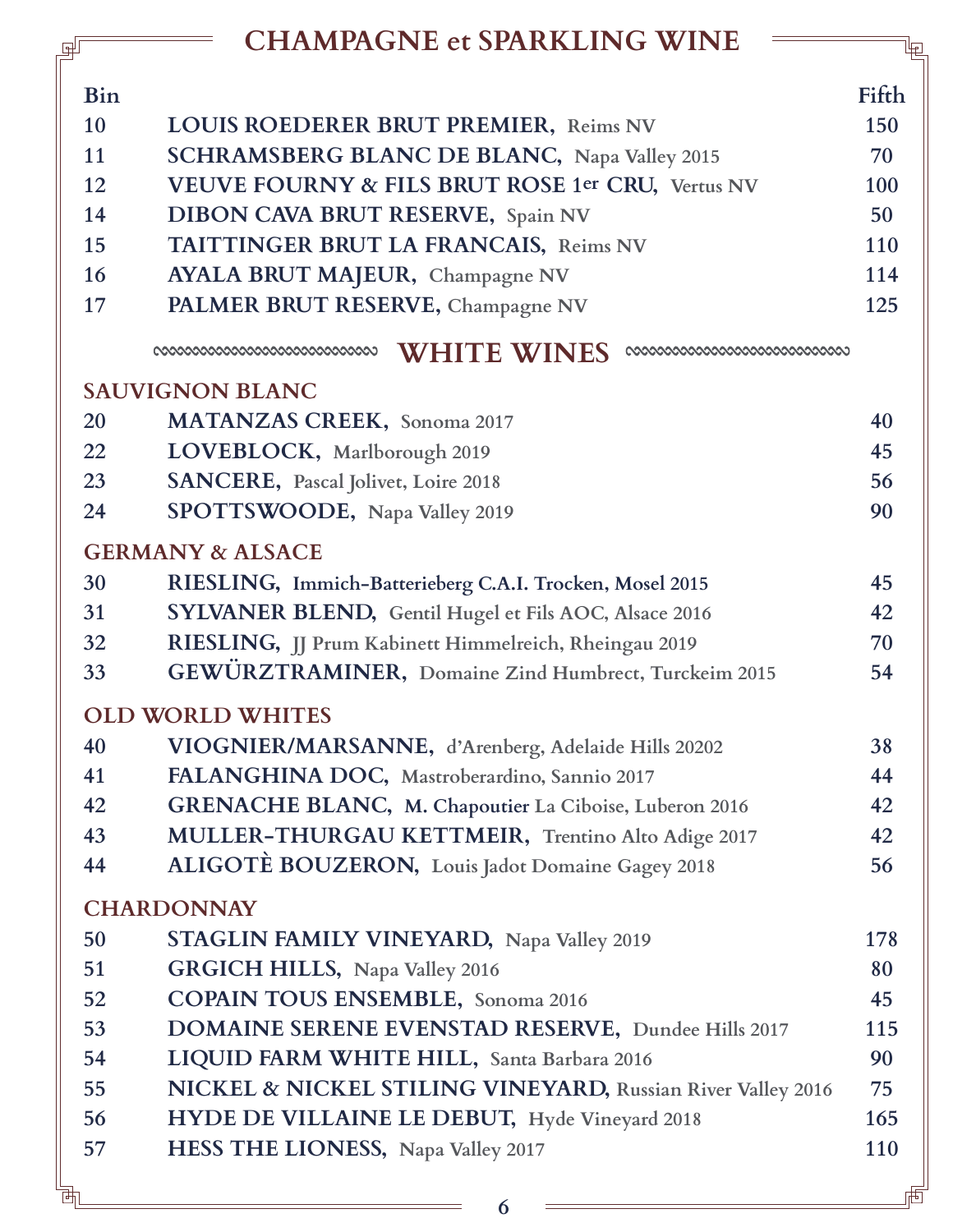### **FRANCE**

### **BORDEAUX Nouvelle-Aquitaine**

**Bordeaux Wine Classifications of 1855 at the Exposition Universalle de Paris Les Grands Crus classé en 1855**

#### **First Growths (Premiers Crus)**

**Château Lafite Rothschild Château Latour Château Margaux Chateau Haut Brion**

**Bordeaux Wine Classifications of 1973 - Elevated from Second to First Growth (Premiers Crus) Château Mouton Rothschild**

# **Left Bank: Médoc & Graves**

**The Gironde Estuary divides the Bordeaux region into a Left Bank area that includes Médoc & Graves. Sub-regions within the Haut-Medoc include St. Estèphe, Pauillac, St.-Julien, Margaux, and the less well-known areas of AOC Moulis and Listrac. Graves includes the sub-regions of Pessac-Léognan and Sauternes, among others, and Sauternes includes the sub-region of Barsac.**

| <b>Bin</b> |                                                       | Fifth |
|------------|-------------------------------------------------------|-------|
| 100        | CHÂTEAU POITEVIN, Haut-Médoc 2014                     | 50    |
| 101        | <b>CHÂTEAU DES GRAVIERES ROUGE, Graves 2016</b>       | 42    |
| 102        | CHÂTEAU MOULIN DE TRICOT, Margaux 2014 (1.5L)         | 224   |
| 103        | CHÂTEAU MALMAISON MOULIS EN MEDOC, Medoc 2015         | 98    |
| 104        | CHÂTEAU LA PEYRE, Saint-Estephe 2012                  | 90    |
| 105        | CHÂTEAU D'ARCINS, Haut-Médoc 2016                     | 75    |
| 106        | CHÂTEAU CARBONNIEUX, Graves-Pessac Léognan 2017       | 159   |
| 107        | CHÂTEAU CLERC MILON, 5èmes Pauillac 2017              | 125   |
| 109        | CHÂTEAU COS-ESTOURNEL, 2èmes Saint-Estephe 2012       | 475   |
| 110        | CHÂTEAU LÉOVILLE BARTON, 2èmes Saint-Julien 2016      | 600   |
| 111        | CHÂTEAU HAUT-BRION, 1er Grand Cru Pessac-Léognan 2015 | 1060  |
| 112        | CHÂTEAU BELLERIVE, Médoc Cru Bourgeois 2016           | 74    |
| 113        | CHÂTEAU LA PLAIGE, Bordeaux Supérieur 2017            | 45    |
| 114        | <b>CHÂTEAU DES GRAVIERES BLANC, Graves 2019</b>       | 54    |
| 115        | CHÂTEAU PARENCHERE, Bordeaux Supérieur 2017           | 56    |
| 116        | CHÂTEAU CLAIREFONT, Margaux 1995                      | 255   |
| 117        | CHÂTEAU HAUT-BATAILLEY, 5èmes Paulliac 1985           | 298   |
|            |                                                       |       |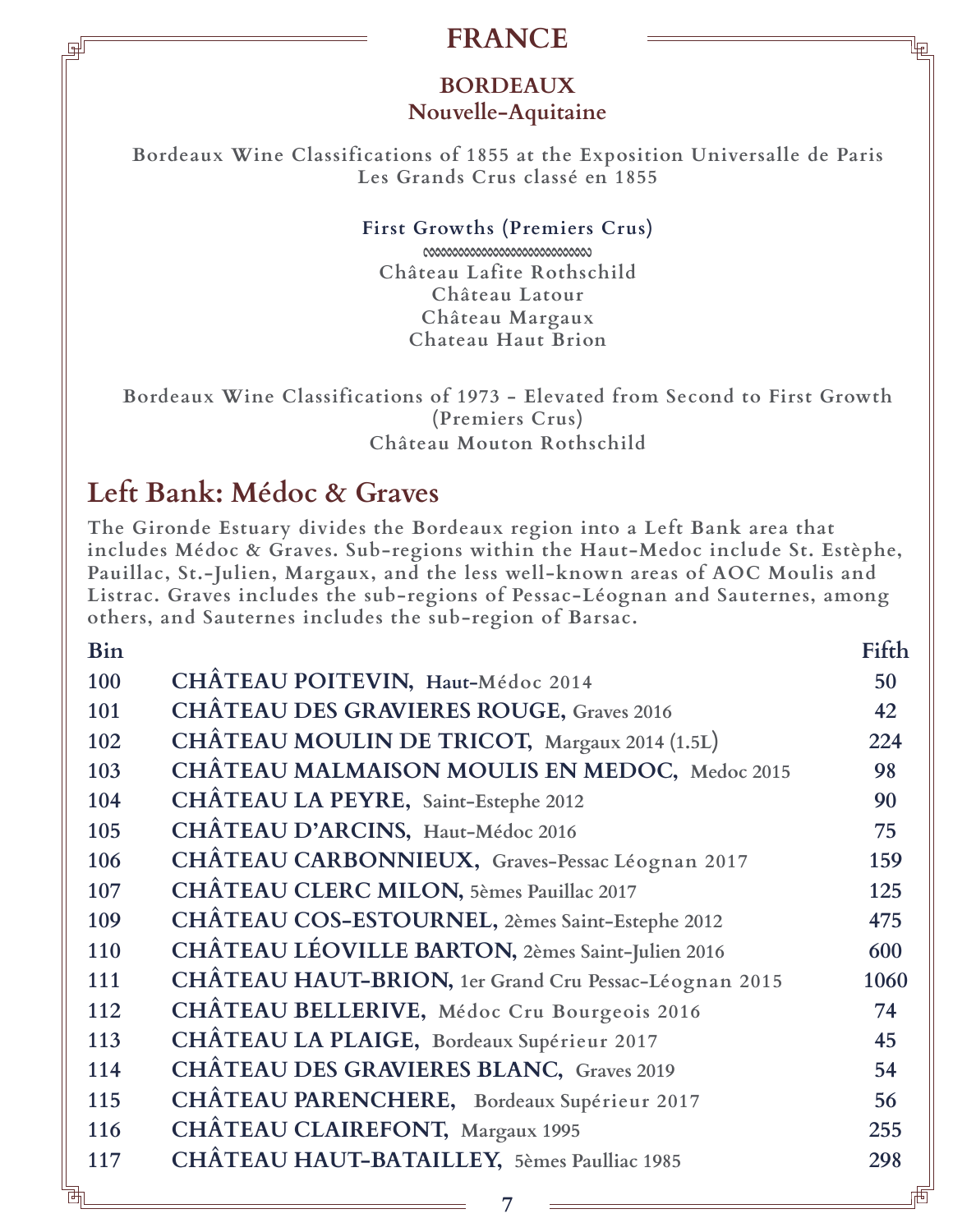|            | Left Bank: Médoc & Graves (con't)                             |       |
|------------|---------------------------------------------------------------|-------|
|            |                                                               |       |
|            |                                                               |       |
| <b>Bin</b> |                                                               | Fifth |
| 118        | CHÂTEAU PRIEURE LICHINE, Margaux 1985                         | 320   |
| 119        | CHÂTEAU LE BAHANS DU HAUT-BRION, Pessac-Leognan 1994          | 264   |
| 120        | CHÂTEAU LAFITE ROTHSCHILD, 1er Grand Cru Classé Paulliac 1994 | 1200  |
| 121        | CHÂTEAU LAFITE ROTHSCHILD, 1er Grand Cru Classé Paulliac 2003 | 1750  |
| 122        | CHÂTEAU LA CARDONNE, Médoc 1998                               | 210   |
| 123        | CHÂTEAU BELLGRAVE, Paulliac 2016                              | 90    |
| 124        | CHÂTEAU GISCOURS, 3èmes Cru Margaux 2018                      | 188   |
| 125        | CHÂTEAU LYNCH-BAGES, 5èmes Cru Paulliac 2018                  | 204   |
| 126        | CHÂTEAU LANGOA-BARTON, 3èmes Cru-Julien 2016                  | 145   |
| 127        | CHÂTEAU CHEVALIER, Pessac-Leognan 2019                        | 98    |
| 128        | CHÂTEAU LÉOVILLE BARTON, 2èmes Cru Saint-Julien 2016          | 280   |
| 129        | CHÂTEAU PICHON-LONGUEVILLE-BARON, 2èmes Paulliac 2016         | 314   |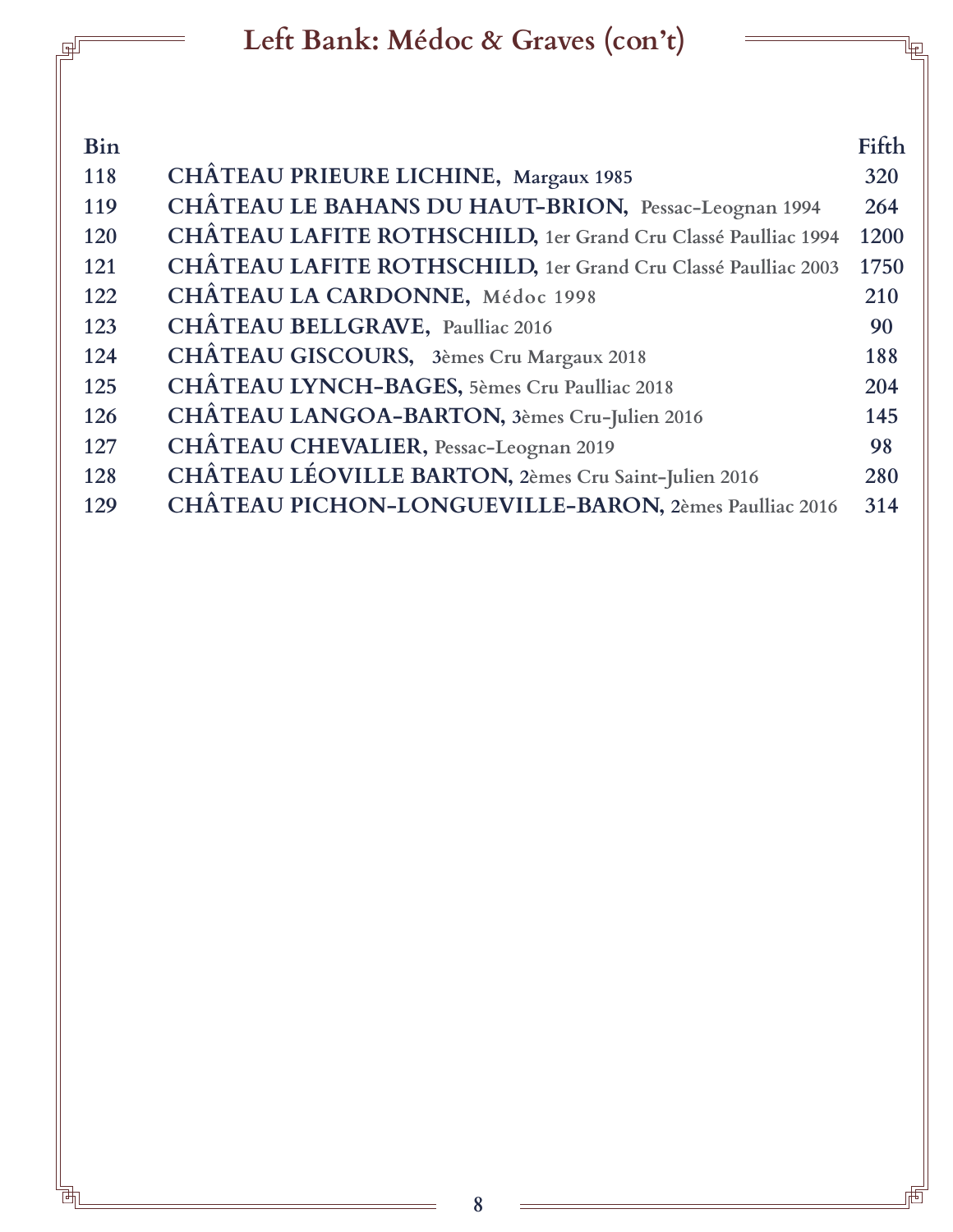# **Right Bank: Libournais, Bourg and Blaye**

**North of the river Dordogne, the Libournais includes sub-regions Saint Émilion and Pomerol, among others. An additional wine region of Entre-Deux-Mers lies between the Garonne and Dordogne rivers, which combine to form the Gironde. These regions, except the Libournais, have their own Appellation d'origine contrôlée (AOC) laws that dictate permissible grape varieties, alcohol level, pruning and picking methods, planting density, and appropriate yields—as well as winemaking techniques. Bordeaux wine labels will usually include the region on the front if all grapes have been harvested in a specific region and the wine otherwise complies with AOC requirements.** 

| Bin |                                                                     | Fifth |
|-----|---------------------------------------------------------------------|-------|
| 200 | CHÂTEAU HAUT-SEGOTTES GRAND CRU, Saint-Émilion 2014                 | 99    |
| 201 | CHÂTEAU HAUT-SEGOTTES GRAND CRU, Saint-Émilion 2014 (1.5L) 194      |       |
| 202 | CHÂTEAU CLOS SAINT-ANDRE, Pomerol 2013                              | 180   |
| 203 | CHÂTEAU LASSÈGUE, Saint-Émilion 2017                                | 100   |
| 204 | CHÂTEAU LA FLEUR CRAVIGNAC, Saint-Émilion 2016                      | 110   |
| 205 | CHÂTEAU CHEVAL BLANC, 1er Grand Cru Classé Saint-Émilion 2018       | 1460  |
| 206 | CHÂTEAU PAVIE, 1er Grand Cru Classé Saint-Émilion 2016              | 875   |
| 207 | <b>CHÂTEAU TAILLEFER, Pomerol 2018</b>                              | 125   |
| 208 | CHÂTEAU LAURETS, Saint-Émilion 2015                                 | 87    |
| 209 | CHÂTEAU LA CAZE BELLEVUE, Saint-Émilion 2016                        | 60    |
| 210 | <b>CHÂTEAU CROIX CANON, Grand Cru Saint-Émilion 2018</b>            | 150   |
| 211 | CHÂTEAU LASSÈGUE LES CADRANS, Saint-Émilion 2016                    | 72    |
| 212 | <b>CHÂTEAU HAUT-SURGET, Pomerol 2015</b>                            | 70    |
| 213 | <b>CHÂTEAU LA GRAVIERE Bourg 2018</b>                               | 50    |
| 214 | CHÂTEAU DOMAINES BARON de ROTHSCHILD LÉGENDE,<br>Saint-Émilion 2016 | 80    |
| 215 | <b>CHÂTEAU DE PARENCHERE, Entre-Deux Mers 2018</b>                  | 48    |
| 216 | <b>CHÂTEAU CLINET, Pomerol 2016</b>                                 | 460   |
| 217 | CHÂTEAU L'EVANGILE, Pomerol 2015                                    | 565   |
| 218 | CHÂTEAU L'EVANGILE BLASSON de L'EVANGILE, Pomerol 2017              | 220   |
|     |                                                                     |       |

### **Loire Valley**

| ANNE CLAUDE LEFLAIVE, Cabernet Franc Clau De Nell 2017<br>219 | <b>100</b> |
|---------------------------------------------------------------|------------|
|---------------------------------------------------------------|------------|

**9**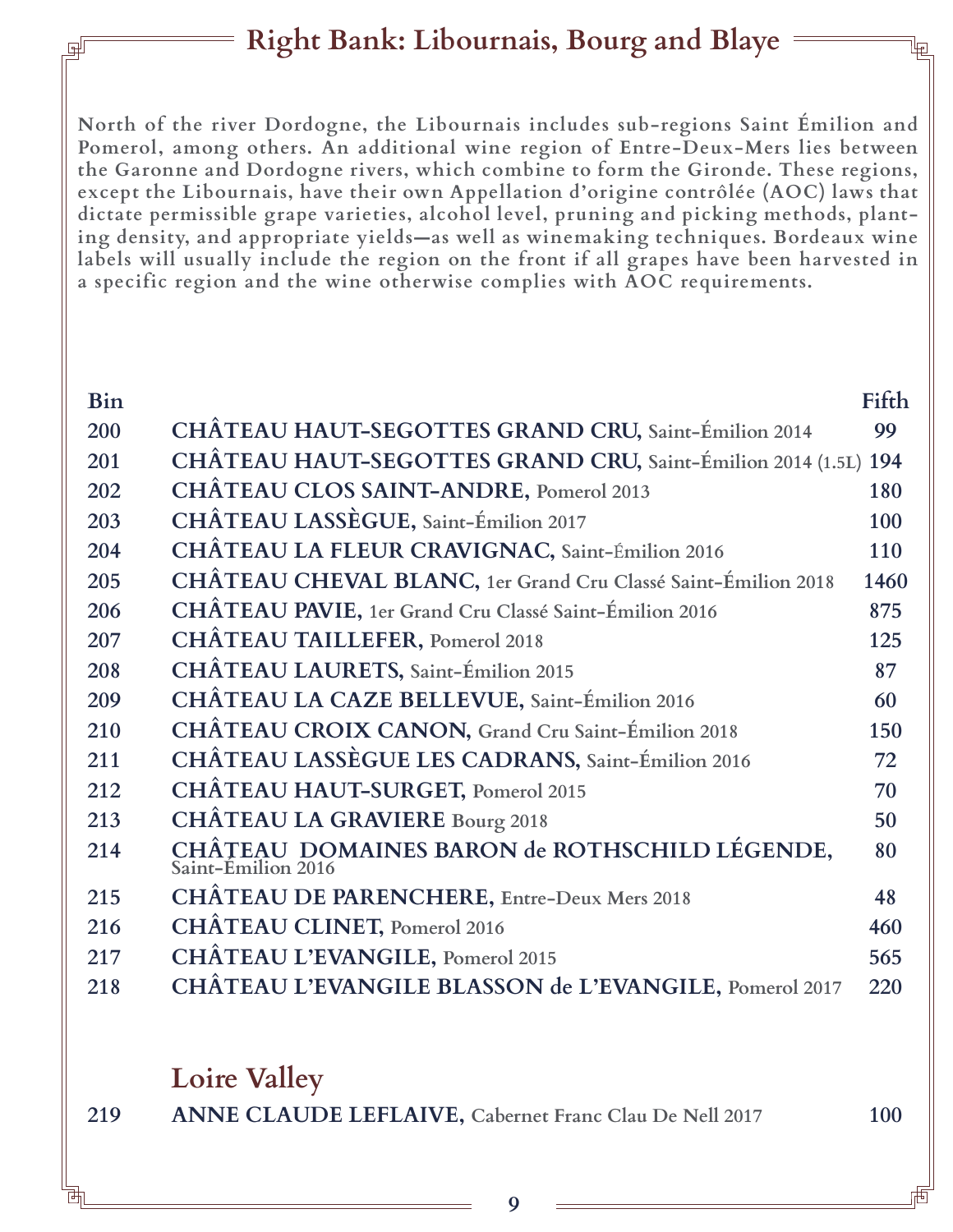# **BURGUNDY**

### **Bourgogne**

**The French wine region of Burgundy may be small in size, but its influence is huge in the wine world. Its six sub-regions produce some of the most expensive wines in the world. Chardonnay and Pinot Noir grape varietals represent the majority of wines from Bourgogne, with small production of Aligoté, Pinot Gris, and Gamay. Burgundy has more AOCs than any other region and is seen as the most terroir-conscious. Vineyards are delineated by terroir in Burgundy, a practice dating to the Middle Ages when various monasteries played a key role in developing the Burgundy wine industry.** 

### **AOC Classifications of Burgundy Grands Crus**

 **1.4% of Burgundy total production**

### **Premiers Crus**

**10.2% of Burgundy total production**

**Villages 37.3% of Burgundy total production**

#### **Bourgogne 51.1% of Burgundy total production**

### **BURGUNDY SUB-REGIONS**

#### **CHABLIS**

**Chablis is one of Burgundy's two classic white-wine areas, yet this island of vines is closer to Champagne than the rest of Burgundy. Its Chardonnay grape is grown on soils and under climatic conditions that are more champenois than bourguignon.**

| Bin |                                                           | Fifth |
|-----|-----------------------------------------------------------|-------|
| 300 | LES CLOS, Grands Crus, Domaine Vocoret & Fils 2016        | 190   |
| 301 | LES VAILLONS VIELLES VIGNES 1er Cru, Domaine Laroche 2019 | 155   |
| 302 | FOURCHAUME 1er, Cru Begue-Mathiot 2014                    | 90    |
| 303 | <b>VAUDON</b> , Joseph Drouhin 2019                       | 60    |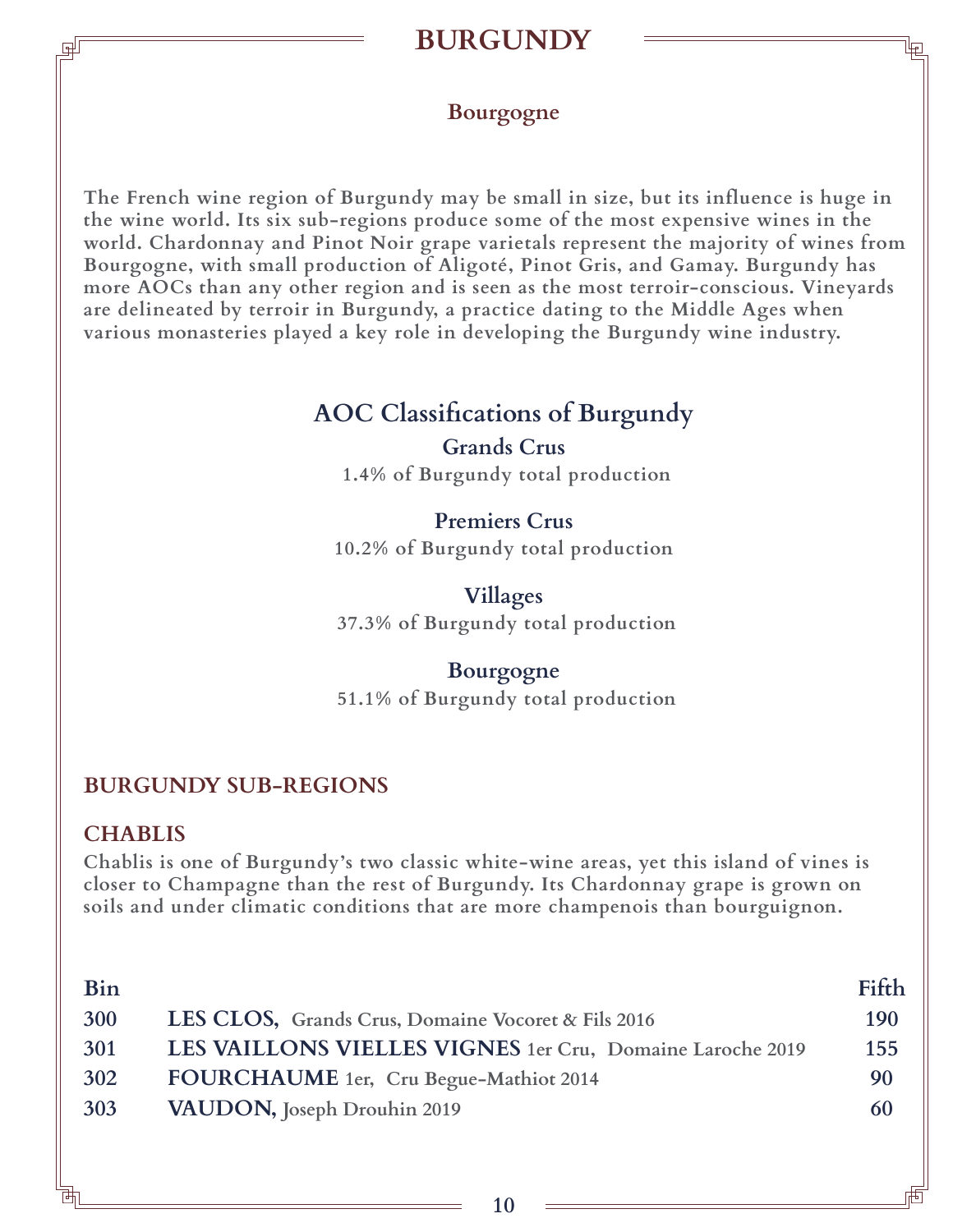# **CÔTE DE NUITS**

叵

**The Côte de Nuits is primarily a red-wine area with one or two extraordinary whites. With 22 of Burgundy's 23 red grands crus, it is the place par excellence for Pinot Noir. Noir.** 

| <b>Bin</b> |                                                                    | Fifth |
|------------|--------------------------------------------------------------------|-------|
| 400        | CLOS DE VOUGEOT, Grands Cru Jerôme Chezeaux, 2015                  | 300   |
| 401        | <b>CHAMBOLLE-MUSIGNY, 1er Cru Les Baudes, Domaine Gagey, 2019</b>  | 255   |
| 402        | CHARMES-CHAMBERTIN, Grand Cru Louis Jadot, 2015                    | 480   |
| 403        | VOSNE-ROMANEE, Joseph Drouhin, 2017                                | 190   |
| 404        | GEVERY-CHAMBERTIN, 1er Cru Louis Jadot 2019                        | 165   |
| 405        | GRANDS ÉCHÉZEAUX,<br>Grand Cru Domaine de la Romanée - Conti 2017  | 1950  |
| 406        | ÉCHÉZEAUX, Domaine de la Romanée - Conti 2018                      | 1300  |
| 407        | <b>CHAMBERTIN, Grand Cru Pierre Bouree 1985</b>                    | 290   |
| 408        | CLOS DE VOUGEOT, Grand Cru Joseph Drouhin 1999                     | 485   |
| 409        | GRANDS-ECHEZEAUX, Grand Cru Joseph Drouhin 2000                    | 840   |
| 410        | CLOS DE VOUGEOT, Grand Cru Faiveley 2018                           | 860   |
| 411        | <b>CORTON, Grand Cru Faiveley Clos de Cortons 2017</b>             | 250   |
| 412        | <b>GEVERY-CHAMBERTIN, 1er Cru Faiveley Les Cazetiers 2018</b>      | 120   |
| 413        | <b>SANTENAY, 1er Cru Oliver Leflaive 2018</b>                      | 150   |
| 414        | <b>MAZIS-CHAMBERTIN, Grand Cru Faiveley 2018</b>                   | 1040  |
| 415        | CLOS DE VOUGEOT, Grand Cru Louis Jadot 2019                        | 310   |
| 416        | ECHEZEAUX, Grand Cru Louis Jadot 2019                              | 420   |
| 417        | CLOS DE ROCHE, Grand Cru Michel Magnien 2018                       | 390   |
| 418        | NUITS- ST- GEORGES, 1er Cru Faiveley Les-Porets-Saint-Georges 2018 | 270   |
| 419        | <b>BOURGOGNE ROUGE, Domaine Pierre Gelin AOC 2019</b>              | 68    |
| 420        | FIXIN, Domaine Pierre Gelin AOC 2017                               | 99    |
| 421        | CLOS SAINT DENIS, Grand Cru Michel Magnien 2017                    | 396   |
| 422        | ROMANÉE-ST VIVANT, Domaine de la Romanée - Conti 2017              | 2628  |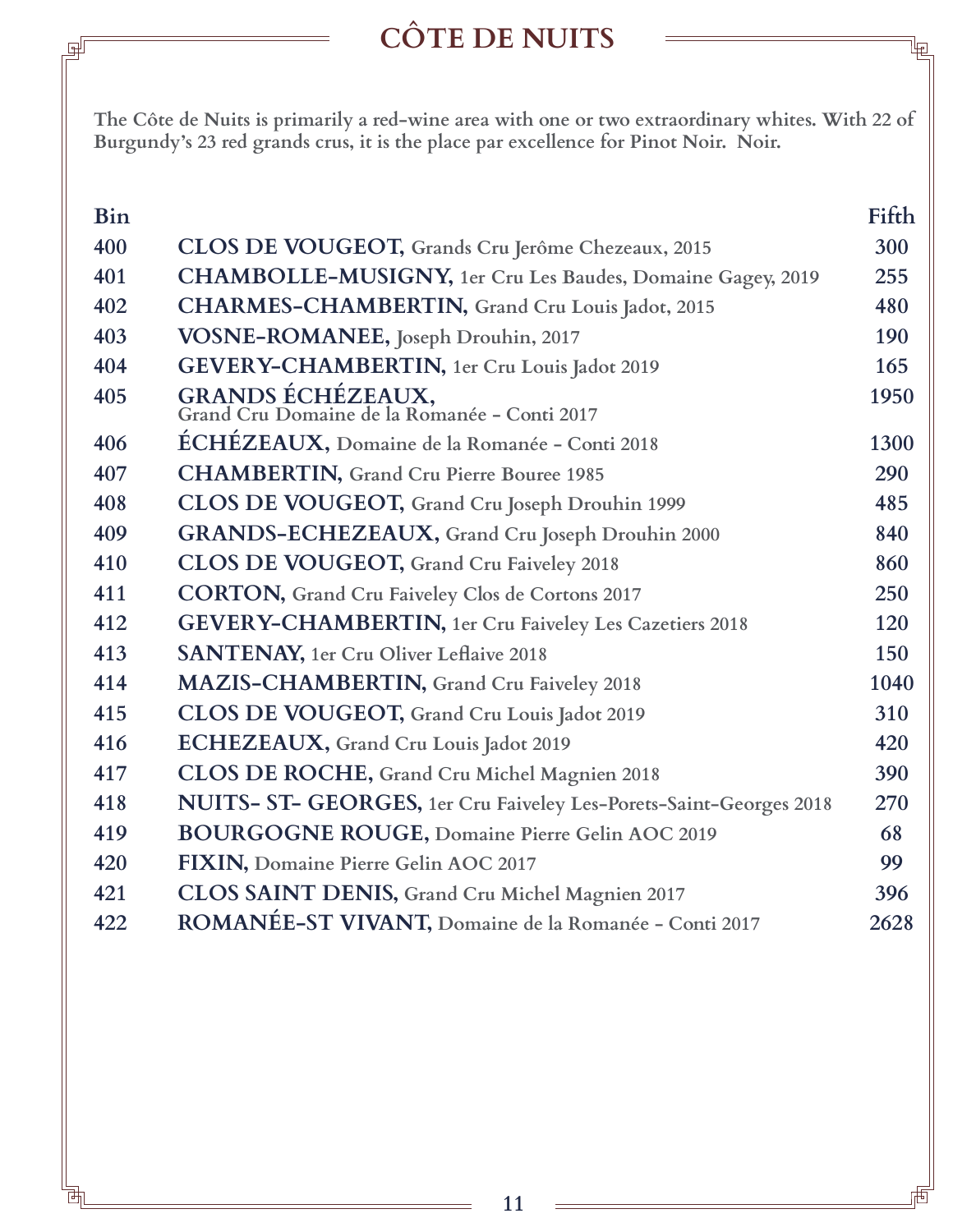# **CÔTE DE BEAUNE**

**Pinot Noir in the Côte de Beaune is renowned for its softness and finesse, characteristics that become more evident as one progresses south through the region. With seven of Burgundy's eight white grand crus, this is Chardonnay country. The wines produced are the richest, longest-lived, most complex, and stylish white wines in the world.** 

#### **WHITE WINE**

 $\overline{\mathsf{P}}$ 

| <b>Bin</b> |                                                                               | Fifth |
|------------|-------------------------------------------------------------------------------|-------|
| 500        | MEURSAULT, Louis Jadot, 2018                                                  | 145   |
| 501        | PULIGNY-MONTRACHET, 1er Cru Les-Folatières<br>Maison Louis Jadot, 2019        | 235   |
| 502        | <b>CHASSAGNE-MONTRACHET</b> , 1er Marquis de Laguiche<br>Joseph Drouhin, 2017 | 265   |
| 503        | CORTON-CHARLEMAGNE, Grand Cru Louis Jadot, 2018 (375ml)                       | 180   |
| 504        | CHASSAGNE-MONTRACHET, Michelle Niellon, 2016                                  | 100   |
| 505        | <b>MEURSAULT</b> , 1er Cru Maison Harbour Cru Blagny, 2015                    | 175   |
| 506        | CHASSAGNE-MONTRACHET, Louis Jadot, 2018                                       | 155   |
| 507        | CORTON-CHARLEMAGNE, Grand Cru Bonneau de Martray 1996                         | 394   |

#### **RED WINE**

| 600 | <b>ALOXE-CORTON, Domaine Rolin Pére et Fils, 2015</b>                         | 125 |
|-----|-------------------------------------------------------------------------------|-----|
| 601 | <b>BOURGOGNE ROUGE, Faiveley, 2015</b>                                        | 62  |
| 602 | PERNAND-VERGELESSES, Domaine Rolin Pére et Fils, 2015                         | 154 |
| 603 | <b>VOLNAY LES GRAND POISOTS, Lois Boilot, 2015</b>                            | 115 |
| 604 | CLOS DE URSULES, 1er Cru Monopole,<br>Domaine des Héritiers Louis Jadot, 2019 | 185 |
| 605 | MONTHÉLIE SOUS ROCHES, Domaine Louis Jadot, 2019                              | 98  |
| 606 | <b>BEAUNE 1er CRU CÉLÉBRATION</b> , Maison Louis Jadot, 2018 (1.5L)           | 260 |
| 607 | LES CLIMATS DE BEAUNE, 1er Cru Bressandes, Louis Jadot, 2016                  | 175 |
| 608 | LES CLIMATS DE BEAUNE, 1er Cru Clos<br>Des Couchereaux, Louis Jadot 2016      | 175 |
| 609 | LES CLIMATS DE BEAUNE, 1er Cru Theurons, Louis Jadot, 2016                    | 180 |
| 610 | LES CLIMATS DE BEAUNE, 1er Chouacheux, Louis Jadot, 2016                      | 180 |
| 611 | LES CLIMATS DE BEAUNE, 1er Broucherottes, Louis Jadot 2016                    | 180 |
| 612 | LES CLIMATS DE BEAUNE, 1er Cru Clos De Ursules, Louis Jadot, 2019             | 185 |
| 613 | <b>CHASSAGNE-MONTRACHET</b> , 1er Cru Domaine Ramonet 2003                    | 290 |
| 614 | <b>BEAUNE CLOS des MOUCHES</b> , 1er Cru Joseph Drouhin 2019                  | 225 |
|     |                                                                               |     |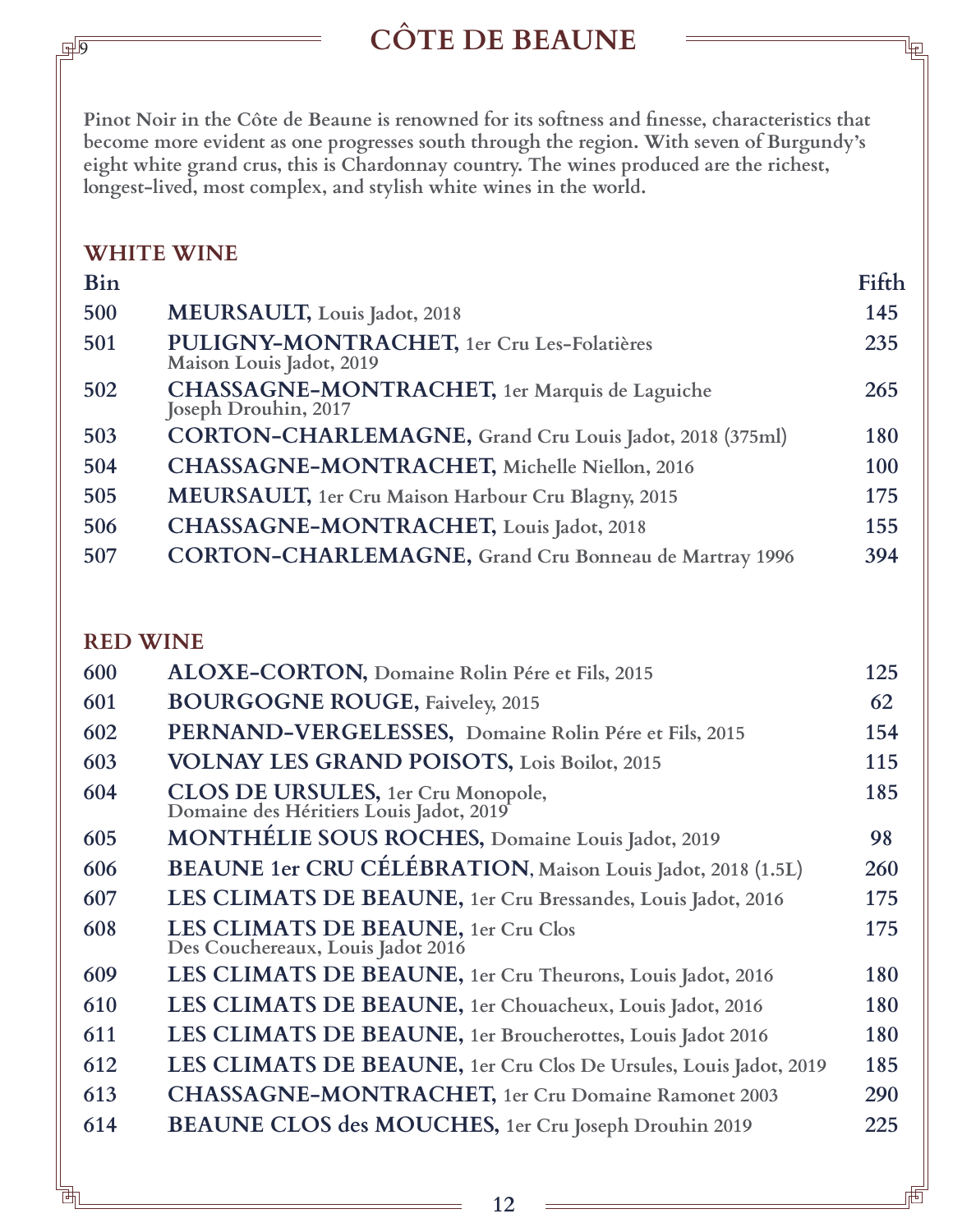# **CÔTE DE CHALONNAIS**

**This is a small district with just five appellations—two exclusively white and three red or white. Although many of the wines are not well known, quality in all appellations is very good and their value for money is even better.**

| Bin |                                                            | Fifth |
|-----|------------------------------------------------------------|-------|
| 700 | <b>RULLY, Rouge Louis Jadot AOC 2017</b>                   | 80    |
| 701 | <b>MONTAGNY 1er CRU, Château De La Cree Tourelles 2018</b> | 90    |

### **MÂCONNAISE**

**The Mâconnaise produces three times more white wine than the rest of Burgundy put together. Although it never quite matches the high quality achieved in the Côte d'Or, its best producers make the world's greatest-value pure Chardonnay wines.**

| 800 | MÂCON VÉRZE, Domaines Leflaive AOC 2017     | 88 |
|-----|---------------------------------------------|----|
| 801 | SAINT VÉRAN, Joseph Drouhin AOC 2020        | 48 |
| 802 | POUILLY FUSSIÉ, Vincent Antionette AOC 2016 | 70 |

### **BEAUJOLAIS**

**This huge district is famous for producing the only Gamy wine to gain classic status—purple-colored, fresh, and light. This quaffing wine accounts for almost half of all Burgundy wine produced annually**

| 900 | MOULIN-A-VENT, Château du Moulin-A-Vent AOC 2018              | 79 |
|-----|---------------------------------------------------------------|----|
| 901 | MOULIN-A-VENT, Château Des Jacques Clos de Rochegres AOC 2018 | 85 |
| 902 | MOULIN-A-VENT, Château du Moulin-A-Vent Thorins AOC 2017      | 75 |
| 903 | <b>MORGON, George Duboeuf 2018</b>                            | 42 |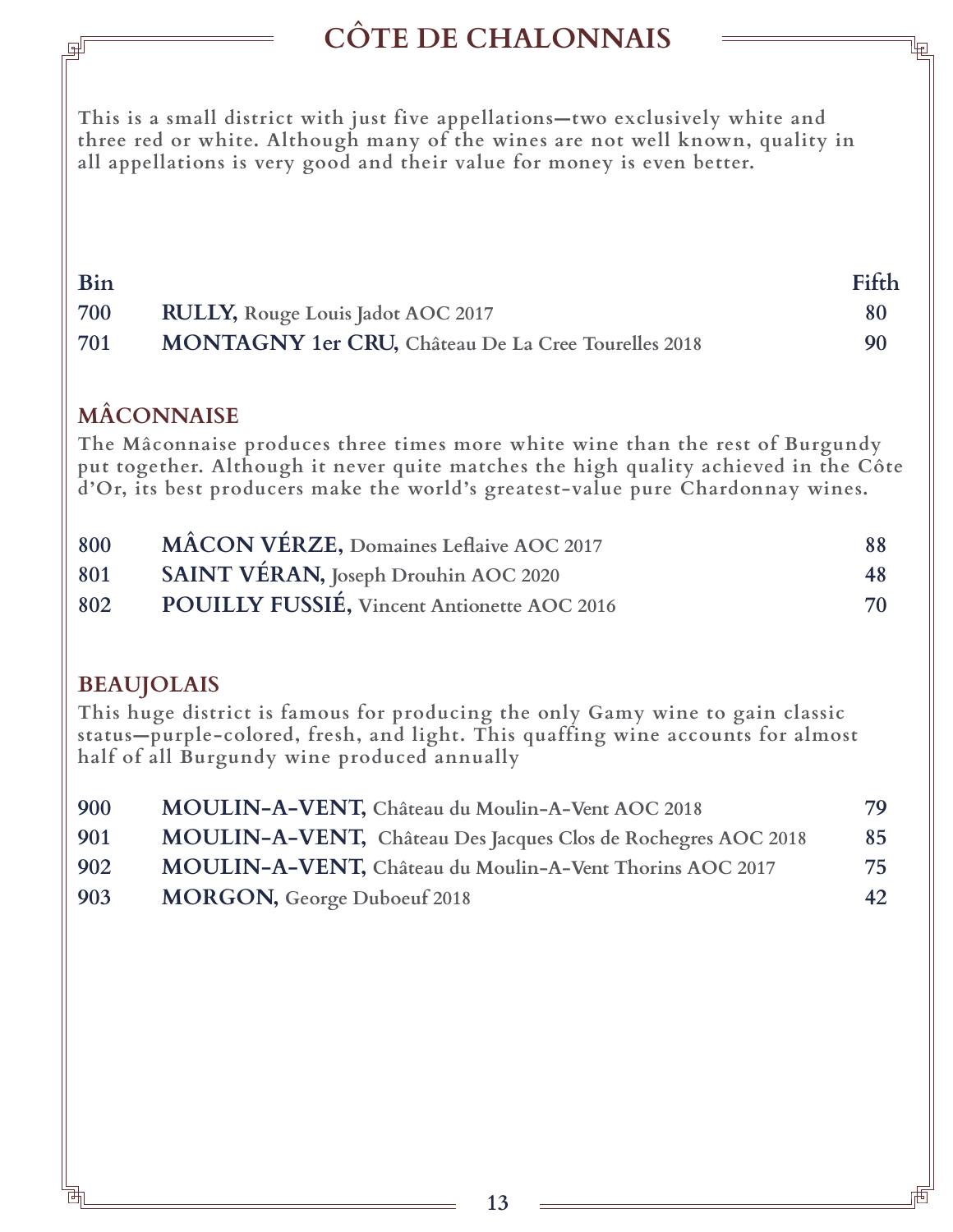# **THE RHONE AND SOUTHERN FRANCE**

**Southern France is a warm-climate region that excels in growing and producing \big, powerful, dense wine made of Grenache, Syrah, Mourvèdre and Carignan. Blending diffrent grape lots and varietals is a true artform in the south.**

| <b>Bin</b> |                                                                 | Fifth |
|------------|-----------------------------------------------------------------|-------|
| 920        | <b>MONDEUSE DE BUGEY, Franck Peilot, Montagnnieu, 2015</b>      | 44    |
| 921        | COUDOULET DE BEAUCASTEL, Château de Beaucastel, Rhône, 2019     | 72    |
| 922        | <b>CHÁTEAU ROUANNE VINSOBRES, Rhône, 2018</b>                   | 54    |
| 923        | SAINT-JOSEPH, Domaine de Saint Cosme 2019                       | 90    |
| 924        | CROZES-HERMITAGE LES PAILLANCHES,<br>Ogier, Northern Rhône 2018 | 90    |
| 925        | GIGONDAS DENTELLIS, Ogier, Southern Rhône 2017                  | 96    |
| 926        | CHATEAUNEUF-DU-PAPE,<br>Chateau La Nerth, Southern Rhône 2017   | 175   |
| 927        | VACQUEYRAS BOISERAIE, Ogier, Southern Rhône 2017                | 65    |
| 928        | RASTEAU, Domaine Beaurenard, Southern Rhône 2019                | 80    |
| 929        | LIRAC ROUGE, Mont Redon, Southern Rhône 2018                    | 72    |
| 930        | <b>COTE-ROTIE BRUNE ET BLONDE, V. Fleury 2018</b>               | 190   |
| 931        | CHATEAUNEUF-DU-PAPE, Domaine de la Solitude, Southern Rhône     | 100   |
| 932        | CROZES-HERMITAGE, M. Chapoutier, Rhône                          | 95    |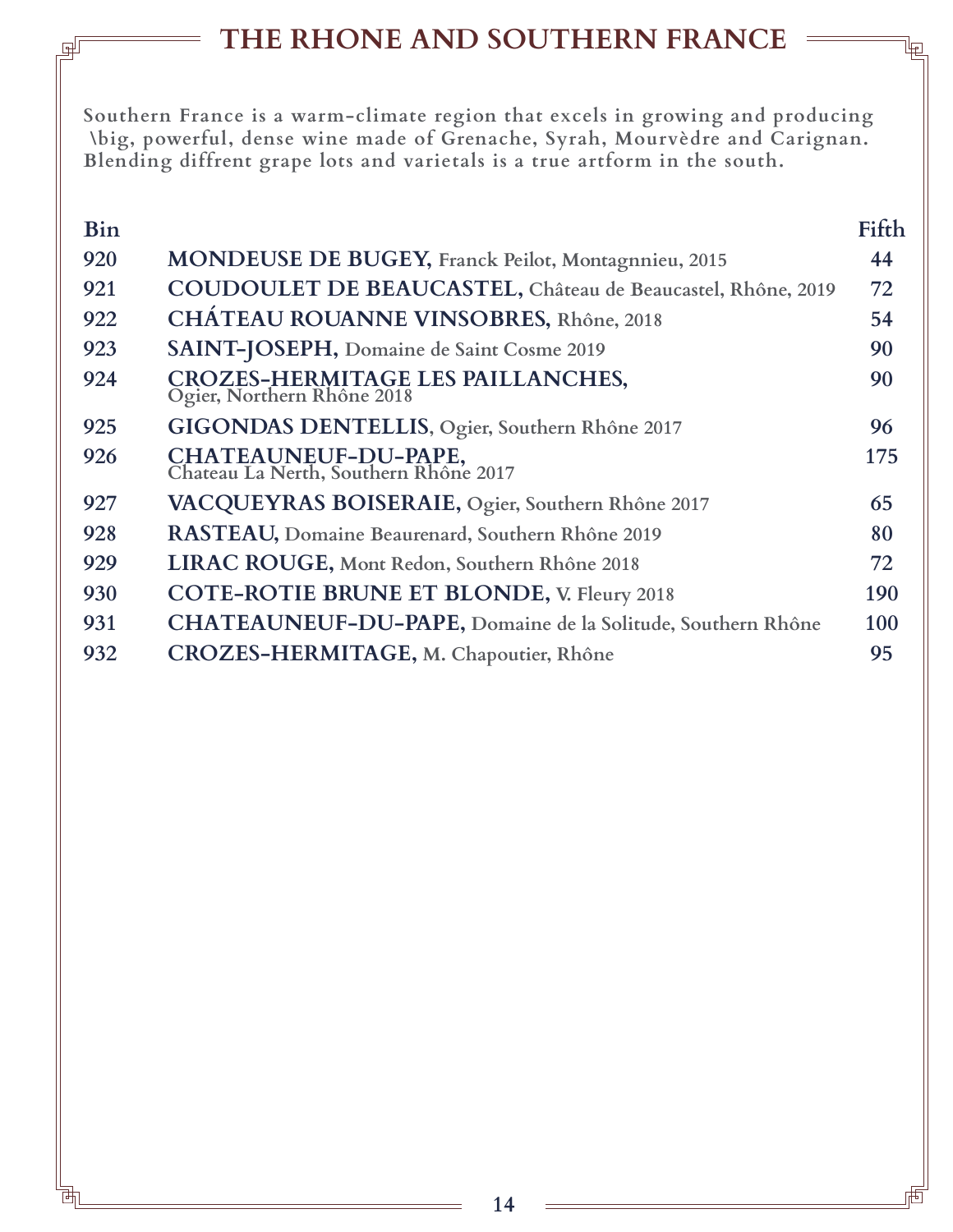# **ITALY**

### **Italian Wine Classification System**

#### **DOCG**

### **Denominazione Di Orgine Controllata E Garantita**

**The designation denotes the highest quality recognition for Italian wines**

**DOC**

### **Denominzione Di Origine Controllata**

**This designation has slightly fewer laws than DOCG.**

#### **IGT**

### **Indicazione Geografica Tipica**

**The Italian classification system introduced this new designation for many of the country's new styles of wines. Super Tuscan's made with Bordeaux varietals all have a IGT designation.**

#### **VDT**

#### **Vino Da Tavola**

**This is the least strict designation.** coooooooooooooooooooooooooooooo

#### **The Northwest**

**This area includes the great wine region of Piedmont, as well as the regions of Liquria, Lombardy, and Valle d'Aosta. Generally, the wines are fuller and richer than those northeastern Italy, whichis a more mountainous area.**

### **PIEDMONT**

| Bin           |                                                                                                                                                                  | Fifth |
|---------------|------------------------------------------------------------------------------------------------------------------------------------------------------------------|-------|
| 1000          | BARBARESCO, Angelo Gaja DOCG 2016                                                                                                                                | 364   |
| 1001          | <b>BAROLO, Vietti Castiglione DOCG 2015</b>                                                                                                                      | 115   |
| 1002          | BAROLO CEREQUIO, Michele Chiarlo DOCG 2016                                                                                                                       | 200   |
| 1003          | BAROLO, Elvio Cogno Ravera DOCG 2017                                                                                                                             | 180   |
| 1004          | BARBARESCO, Bruno Giacosa Asili DOCG 2017                                                                                                                        | 300   |
| 1005          | BAROLO TORTONIANO, Michele Chiarlo DOCG 2016                                                                                                                     | 108   |
| 1006          | NEBBIOLO, Michele Chiarlo IL Principe Lange 2018                                                                                                                 | 50    |
| 1007          | BARBARESCO COSTA RUSSI, Angelo Gaja DOCG 2010                                                                                                                    | 710   |
|               | The Northeast<br>Varietal purity and character personify the wines of the northeastern regions of<br>Trentino-Alto Adige, Friuli-Venezia Giulia, and the Veneto. |       |
| <b>VENETO</b> |                                                                                                                                                                  |       |
| 1100          | VALPOLICELLA VALPANTENA, Secco-Bertrani DOC 2015                                                                                                                 | 55    |
| 1101          | IL BUGIARDO VALPOLICELLA CLASSICO SUPERIORE,<br>Ripasso DOC 2016                                                                                                 | 69    |
| 1102          | <b>AMARONE COSTASERA, Masi DOCG 2016</b>                                                                                                                         | 120   |
|               | <b>FRIULI-VENEZIA GIULIA</b>                                                                                                                                     |       |
| 1200          | PINOT GRIGIO, Jermann DOC 2018                                                                                                                                   | 68    |
| 1201          | PINOT NERO, Jermann Red Angel IGT 2018                                                                                                                           | 62    |
| 玌             |                                                                                                                                                                  |       |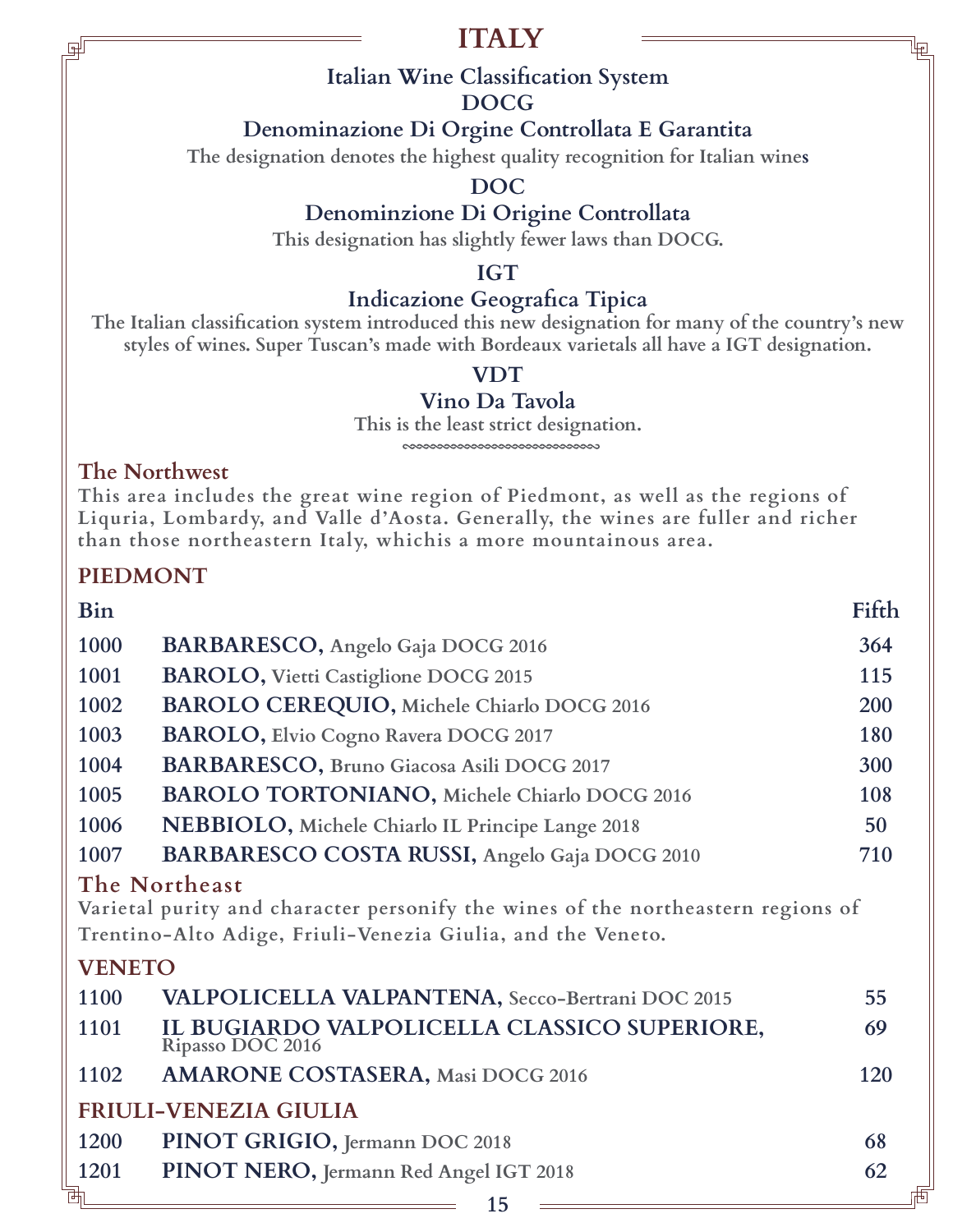#### **Magnificent Toscana**

**The heart of Italy is also the center of the country's most important quality-wine exports. These are dominated by famous red Sangiovese wines from the Tuscan hills and the valleys between Florence and the Umbria-Latium border. Sangiovese is one of the most difficult wines to produce outside of Tuscany, signifying its special place in the wine-producing community.**

| <b>Bin</b> |                                                                          | Fifth |
|------------|--------------------------------------------------------------------------|-------|
| 1300       | <b>BALIFICO, Castello di Volpaia IGT 2017</b>                            | 145   |
| 1301       | CHIANTI CLASSICO IL PURO CASANOVA GRAN SELEZIONE,<br>Castello di Volpaia | 385   |
| 1302       | <b>CHIANTI CLASSICO RISERVA CRU RANCIA, Felsina DOCG 2016</b>            | 136   |
| 1303       | CHIANTI CLASSICO RISERVA CRU RANCIA,<br>Felsina DOCG 2016 (1.5L)         | 275   |
| 1304       | <b>BRUNELLO DI MONTALCINO, Altesino DOCG 2016</b>                        | 120   |
| 1305       | <b>BRUNELLO DI MONTALCINO</b> , Carpineto DOCG 2016                      | 145   |
| 1306       | MONGRANA, Querciabella IGT 2017                                          | 60    |
| 1307       | <b>BRUNELLO DI MONTALCINO</b> , Biondi Santi DOCG, 2017                  | 315   |
| 1308       | TIGNANELLO, Antinori IGT 2018                                            | 260   |
| 1309       | SASSICAIA, Tenuta San Guido IGT 2018                                     | 350   |
| 1310       | MASSETO, Ornellaia IGT 2017                                              | 915   |
| 1311       | COEVO, Checci IGT 2013                                                   | 120   |
| 1312       | <b>BRUNELLO DI MONTALCINO</b> , Castiglion Del Bosco, DOCG 2016          | 165   |
| 1313       | ROSSO DI MONTALCINO, Val Di Suga DOC 2019                                | 68    |
| 1314       | <b>CABERNET FRANC SCIPIO, Tenuta Sette Cieli IGT 2015</b>                | 210   |
| 1315       | NO14 CABERNET SAUVIGNON, Tenuta Sette Cieli Bolgheri DOC 2019            | 100   |
| 1316       | <b>CABERNET SAUVIGNON, Prelius Maremma DOC 2019</b>                      | 42    |
| 1317       | CHIANTI CLASSICO RISERVA COLTASSALA,<br>Castello di Volpaia DOCG 2017    | 166   |
| 1318       | GUADO AL TASSO IL BRUCIATO, Marchese Antinori IGT 2019                   | 84    |
| 1319       | PROMIS CA'MARCANDA, Angelo Gaja IGT 2019                                 | 108   |
| 1320       | CHIANTI CLASSICO, Castello Fonterutoli DOCG 2017                         | 84    |
| 1321       | <b>CHIANTI CLASSICO, Carpineto DOCG 2017</b>                             | 50    |
| 1322       | <b>CHIANTI COLLE SENESI, San Quirico DOCG 2018</b>                       | 30    |
| 1323       | MERLOT CAPAGATTO, Poggio Scalette IGT 2018                               | 92    |
| 1324       | <b>BOLGHERI ROSSO, Grattamacco IGT 2019</b>                              | 63    |
|            |                                                                          |       |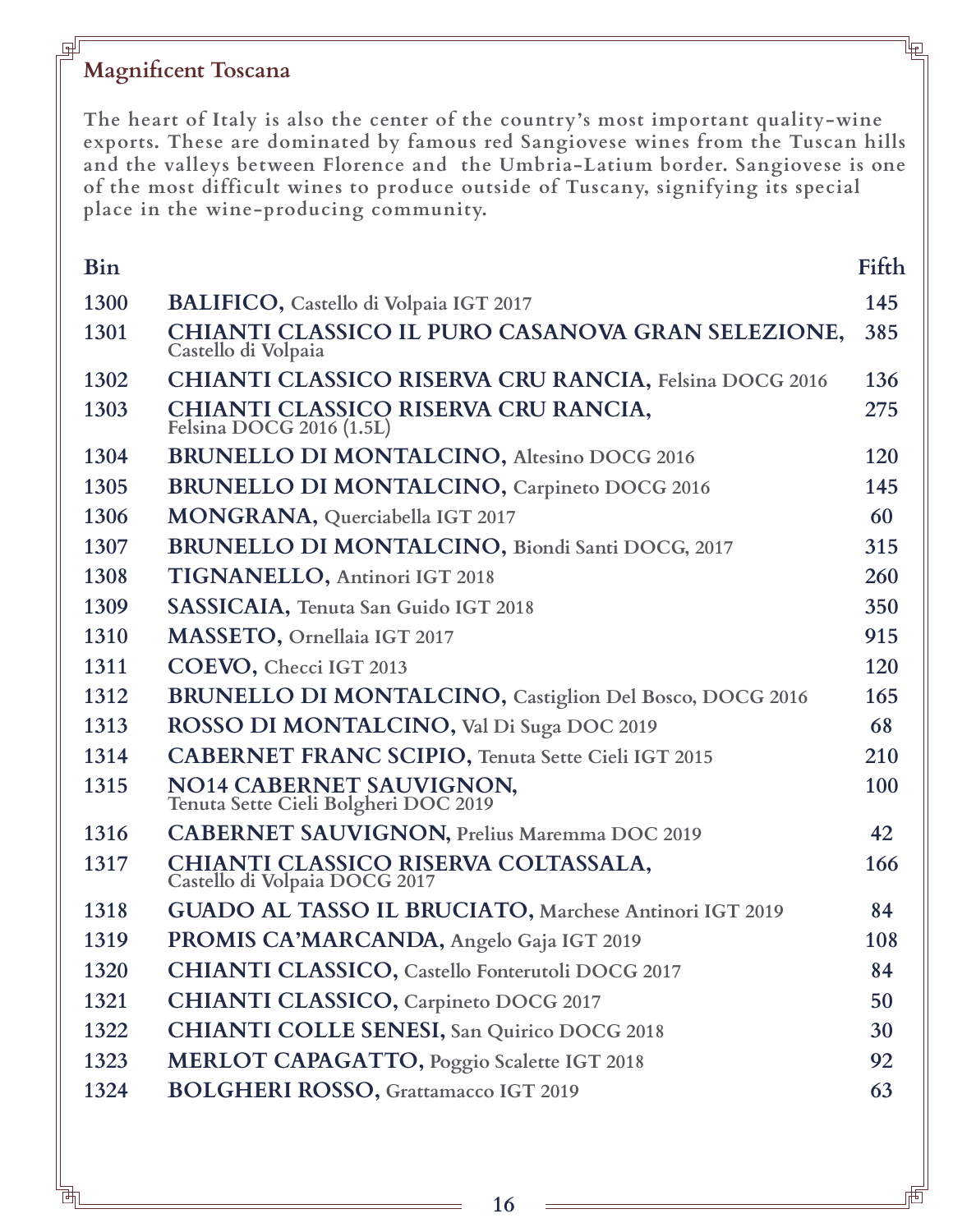### **SPAIN**

**Spain represents a tale of two worlds—modern vs. traditional. A warm-cli¬mate wine country, its major regions include Ribera del Duero, Priorat, and Rioja.**

| Bin  |                                                                                               | Fifth |
|------|-----------------------------------------------------------------------------------------------|-------|
| 1350 | <b>SALMOS, Familia Torres, DOQ Priorat 2016</b>                                               | 80    |
| 1351 | TEMPRANILLO, Bodegas Volver, La Mancha 2017                                                   | 48    |
| 1352 | TEMPRANILLO, Numanthia Termanthia, Toro 2017                                                  | 70    |
| 1353 | ALTOS IBERICOS RESERVA CRIANZA,<br>Familia Torres Penedes 2016                                | 40    |
| 1354 | FORCADA, Familia Torres Penedes 2016                                                          | 138   |
| 1355 | NUMANTHIA TERMES TEMPRANILLO,                                                                 | 69    |
| 1356 | Bodega Numanthia Toro 2018<br>CABERNET SAUVIGNON MAS LA PLANA,<br>Familia Torres Penedes 2015 | 170   |
| 1357 | <b>CELESTE CRIANZA, Familia Torres Ribera del Duero 2015</b>                                  | 83    |
|      |                                                                                               |       |

# **SOUTHERN HEMISPHERE**

**Wines from South America, Australia, New Zealand, and South Africa are commonly referred to as New-World wines. These countries are pushing the envelope on farming modernization and wine making, producing wines of great value and quality.**

| Bin  |                                                                               | Fifth |
|------|-------------------------------------------------------------------------------|-------|
| 1370 | <b>CABERNET SAUVIGNON, Don Melchor, Concha Y Toro 2018</b>                    | 210   |
| 1371 | <b>CABERNET SAUVIGNON, Cousino Macul Dama de Plata,</b><br>Maiapo Valley 2016 | 52    |
| 1372 | <b>CABERNET SAUVIGNON, Yalumba The Cigar, Coonawarra 2015</b>                 | 80    |
| 1373 | <b>CABERNET SAUVIGNON/SHIRAZ BIN 389, Penfolds 2018</b>                       | 120   |
| 1374 | <b>MALBEC</b> , Altos Las Hormigas, Mendoza 2017                              | 40    |
| 1375 | CARMENÈRE, Lapostolle Cavee Alexandre, Apalta 2019                            | 40    |
| 1376 | SHIRAZ, Shaw-Smith, Adalaide Hills 2016                                       | 80    |
| 1377 | <b>MALBEC</b> , Catena Zapata, Argentino 2018                                 | 235   |
| 1378 | THE STEADING GSM, Torbeck Barossa 2016                                        | 72    |
| 1379 | <b>WOODCUTTERS SHIRAZ, Torbeck Barossa 2019</b>                               | 60    |
| 1380 | GSM SIGNATURE, Robert Oatley Margaret River 2019                              | 45    |
| 1381 | <b>GNARLY DUDE SHIRAZ, Two Hands Barossa 2017</b>                             | 85    |
| 1382 | PINOT NOIR, Kumeu Village Hawks Bay 2018                                      | 58    |
| 1383 | PINOT NOIR, Craggy Range Martinborough 2017                                   | 114   |
|      |                                                                               |       |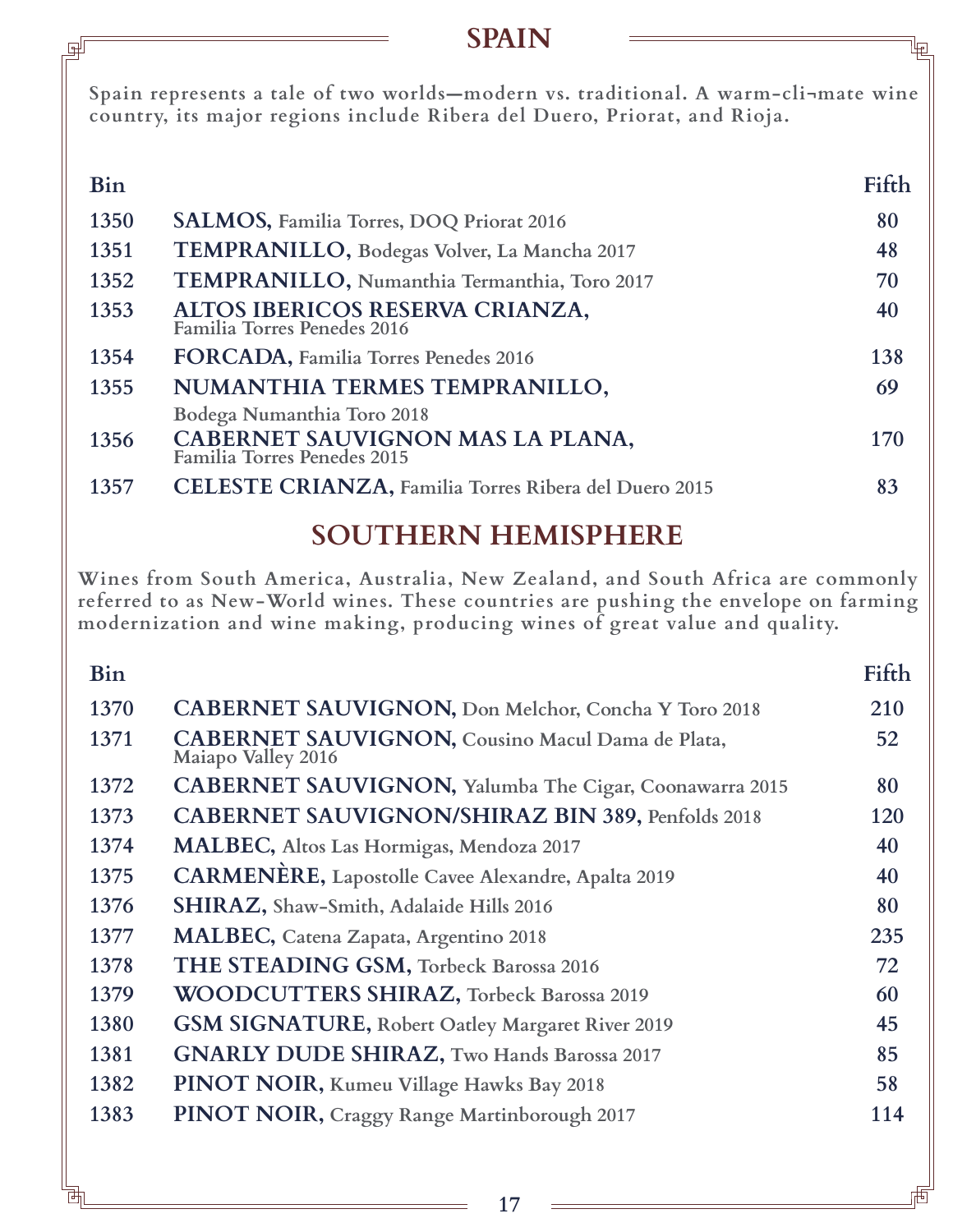# **THE NAPA VALLEY**

闸

**Napa County is the heart and soul of the California wine industry. Its vineyards are concentrated, with more wineries than any other county, and they produce the greatest number and variety of fine wines in North America.**

### **Napa Valley Floor**

**This AVA includes all of the county, except for the area around Putah Creek and** 

**Lake Berryessa. The valley floor is 25 miles (40 kilometers) long and between eight and 12 miles wide (16 kilometers) and is sheltered by two parallel mountain ranges. Most vineyards occupy the flat valley floor in a continuous strip from Napa to Calistoga.**

|            | <b>CABERNET SAUVIGNON</b>                        |       |
|------------|--------------------------------------------------|-------|
| <b>Bin</b> |                                                  | Fifth |
| 1400       | <b>HUNDRED ACRE WRAITH 2016</b>                  | 850   |
| 1401       | <b>HUNDRED ACRE DEEP TIME 2015</b>               | 800   |
| 1402       | <b>ROBERT MONDAVI RESERVE TO KALON 2016</b>      | 260   |
| 1403       | <b>SPOTTSWOODE 2017</b>                          | 400   |
| 1404       | <b>SCHRADER RBS BECKSTOFFER 2014</b>             | 485   |
| 1405       | <b>DOMINUS 2016</b>                              | 475   |
| 1406       | <b>MORLET PASSIONNEMENT 2015</b>                 | 400   |
| 1407       | <b>CONTINUUM 2016</b>                            | 420   |
| 1408       | <b>TURNBULL 2019</b>                             | 98    |
| 1409       | <b>ROBERT SINSKEY POV 2014</b>                   | 98    |
| 1410       | PARADUXX by DUCKHORN 2018                        | 68    |
| 1411       | <b>FAVIA CABERNET SAUVIGNON COOMBSVILLE 2017</b> | 380   |
| 1412       | <b>FAVIA CERRO SUR 2017</b>                      | 380   |
| 1413       | <b>ABREU ROTHWELL HYDE 2017</b>                  | 577   |
| 1414       | <b>QUINTESSA 2015</b>                            | 298   |
| 1415       | <b>TEXTBOOK MISE en PLACE 2014</b>               | 140   |
| 1416       | <b>RICHARD PERRY COOMBSVILLE 2014</b>            | 115   |
| 1417       | <b>BERINGER KNIGHTS VALLEY 2016</b>              | 75    |
| 1418       | <b>BELLA UNION BY FAR NIENTE 2017</b>            | 124   |
| 1419       | NICKEL & NICKEL STATE RANCH 2018                 | 200   |
| 1420       | <b>MINER EMILY'S 2017</b>                        | 100   |
| 1421       | <b>ROUTESTOCK ROUTE 29 2016</b>                  | 58    |
| 1422       | <b>RUTHEROFRD RANCH 2018</b>                     | 60    |
| 1423       | <b>SCARECROW M. ETIAN 2019</b>                   | 500   |
| 1424       | <b>ABREU CAPPELLA VINEYARD 2016</b>              | 995   |
| 1425       | <b>PAUL HOBBS BECKSTOFFER TO KALON 2018</b>      | 760   |
|            |                                                  |       |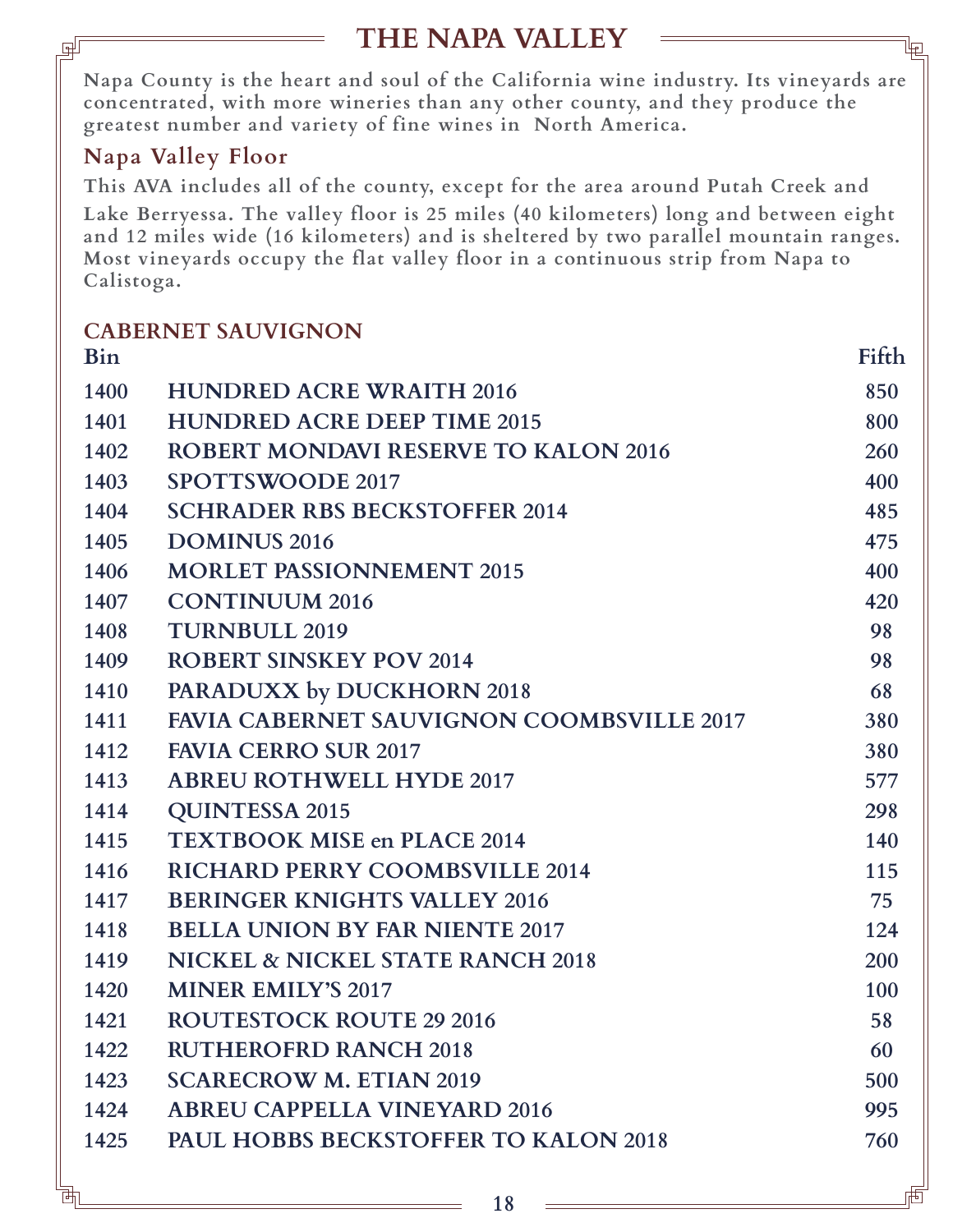| 甼<br>Continue |                                          | 咆   |
|---------------|------------------------------------------|-----|
| Bin           |                                          |     |
| 1426          | <b>CAKEBREAD 2018</b>                    | 160 |
| 1427          | <b>GROTH RESERVE 2017</b>                | 200 |
| 1428          | <b>OVID 2017</b>                         | 600 |
| 1429          | <b>RIDGE YORK CREEK 1986</b>             | 396 |
| 1430          | <b>LOUIS M. MARTINI 1966</b>             | 260 |
| 1431          | <b>ROBERT MONDAVI 2005</b>               | 90  |
| 1432          | <b>BEAULIEU VINEYARD RUTHERFORD 1989</b> | 195 |
| 1433          | <b>BEAULIEU VINEYARD RUTHERFORD 2018</b> | 165 |
| 1434          | <b>HALL 2018</b>                         | 110 |
| 1435          | <b>STAGLIN FAMILY VINYARD 2016</b>       | 336 |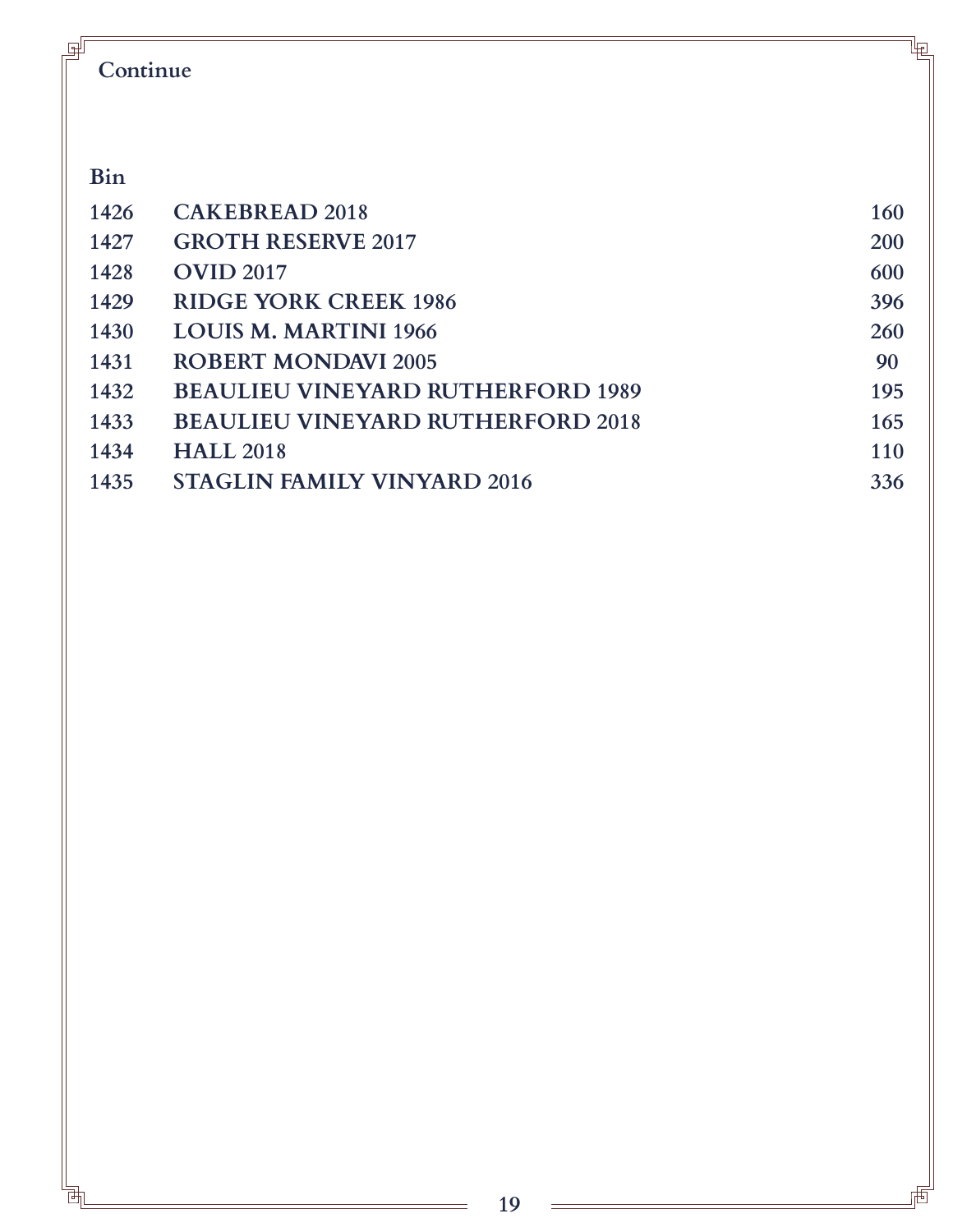# **Vaca Mountain Range**

미

**This northeast range extends from Napa to Calistoga with noted AVAs like Atlas Peak, Howell Mountain, and Stags Leap.**

| <b>Bin</b> |                                                         | Fifth |
|------------|---------------------------------------------------------|-------|
| 1500       | <b>SHAFER ONE POINT FIVE STAGE LEAP DISTRICT 2016</b>   | 174   |
| 1501       | <b>CLIFF LEDE 2018</b>                                  | 148   |
| 1502       | <b>ACUMEN MOUNTAINSIDE ATLAS PEAK 2016</b>              | 135   |
| 1503       | <b>CADE HOWELL MOUNTAIN 2016</b>                        | 195   |
| 1504       | <b>CHIMNEY ROCK STAGS LEAP DISTRICT 2018</b>            | 198   |
| 1505       | <b>JOSEPH PHELPS 2018</b>                               | 130   |
| 1506       | <b>INSIGNIA by JOSEPH PHELPS 2017</b>                   | 445   |
| 1507       | <b>CHAPPELLET MOUNTAIN CUVEE PROPRIETORS BLEND 2018</b> | 114   |
| 1508       | <b>DUNN HOWELL MOUNTAIN 2017</b>                        | 300   |
| 1509       | <b>LOKOYA HOWELL MOUNTAIN 2018</b>                      | 750   |
| 1510       | <b>STAGS LEAP WINE CELLARS CASK 23 2017</b>             | 550   |
| 1511       | <b>VIADER 2009</b>                                      | 198   |
|            |                                                         |       |

#### **Mayacaymus Mountain Range**

**The rouged terrain of the Mayacaymus mountains separates Napa and Sonoma county to the west.** 

| <b>Bin</b> |                                                      | Fifth |
|------------|------------------------------------------------------|-------|
| 1600       | <b>MT. BRAVE MOUNT VEEDER 2017</b>                   | 157   |
| 1601       | <b>LOKOYA MOUNT VEEDER 2018</b>                      | 760   |
| 1602       | <b>SPRING MOUNTAIN DIAMOND MOUNTAIN 2016</b>         | 165   |
| 1603       | <b>MAYACAYMUS 2016</b>                               | 250   |
| 1604       | <b>ROBERT CRAIG SPRING MOUNTAIN 2017</b>             | 160   |
| 1605       | <b>HESS MT. VEEDER 2018</b>                          | 125   |
|            | California North Coast, Paso Robles and Washington   |       |
| <b>Bin</b> |                                                      | Fifth |
| 1700       | <b>QUILCEDA CREEK CVR COLUMBIA VALLEY WASHINGTON</b> | 140   |
|            | 2015                                                 |       |
| 1701       | <b>ARROWOOD SONOMA 2017</b>                          | 53    |
| 1702       | <b>AUSTIN HOPE PASO ROBLES 2019</b>                  | 60    |
| 1703       | <b>SEAN MINOR NORTH COAST 2017</b>                   | 48    |
| 1704       | <b>HUSCH MENDOCINO 2016</b>                          | 60    |
| 1705       | L'ECOLE No 41 WALLA WALLA 2017                       | 85    |
| 1706       | <b>PAUL HOBBS CROSSBARN SONOMA 2018</b>              | 100   |
| 1707       | <b>AUSTIN HOPE QUEST PASO ROBLES 2019</b>            | 45    |
|            |                                                      |       |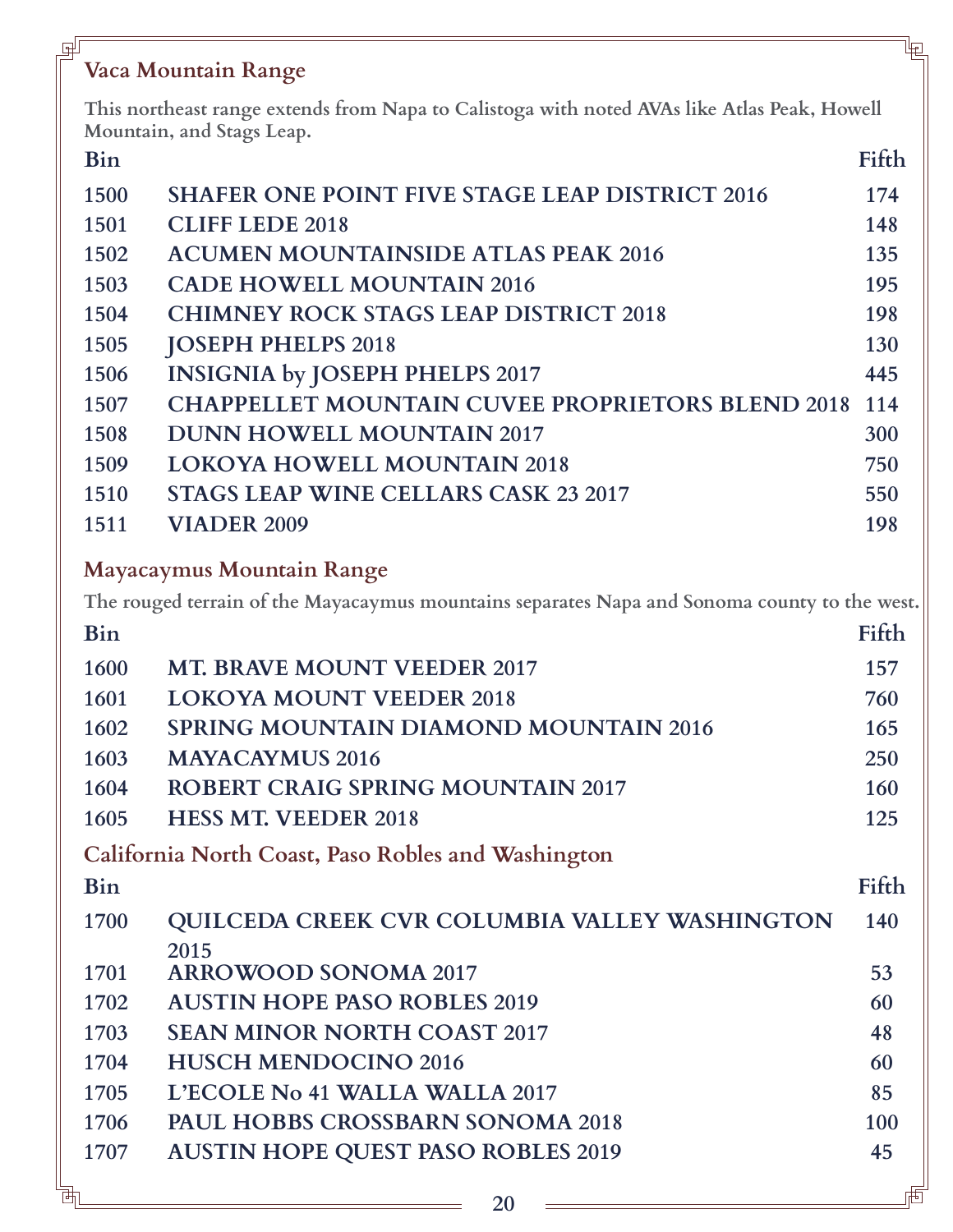# **PINOT NOIR, MERLOT, ZINFANDEL AND RED BLENDS**

| <b>Bin</b> |                                                                        | Fifth      |
|------------|------------------------------------------------------------------------|------------|
| 1720       | PINOT NOIR, PONZI TAVOLA, Willamette Valley 2016                       | 62         |
| 1721       | PINOT NOIR, MARCASSIN, Sonoma 2012                                     | 300        |
| 1722       | <b>MERLOT, STAGS LEAP WINERY, Napa Valley 2017</b>                     | 70         |
| 1723       | MERLOT, ANDREW WILL CIEL DU CHAVAL, Red Mountain 2013                  | 125        |
| 1724       | <b>MERLOT, TREFETHAN, Napa Valley 2018</b>                             | 53         |
| 1725       | <b>MERLOT, SILVERADO, Napa Valley 2016</b>                             | 65         |
| 1726       | <b>CLARET, RAMEY, Napa Valley 2017</b>                                 | 85         |
| 1727       | RED BLEND, LEVIATHAN, California 2016                                  | 65         |
| 1728       | RED BLEND, ORIN SWIFT, Machete, California 2016                        | 98         |
| 1729       | <b>CABERNET FRANC, CHAPPELLET, Napa Valley 2018</b>                    | 220        |
| 1730       | PINOT NOIR, PAUL HOBBS, Goldrock Estate, 2018                          | 145        |
| 1731       | RED BLEND, MAD HATTER, Napa Valley 2018                                | 75         |
| 1732       | PETITE SIRAH - ZINFANDEL, Mariette Roman, Sonoma 2019                  | 45         |
| 1733       | PINOT NOIR, ARISTA, Russian River 2018                                 | 140        |
| 1734       | <b>MERLOT, LA JOTA, Howell Mountain 2018</b>                           | 156        |
| 1735       | PINOT NOIR, KISTLER,<br>Cuvee Elizabeth Bodega Headlands Vineyard 2006 | 328        |
| 1736       | PINOT NOIR, PAUL HOBBS, Russian River Valley 2018                      | <b>100</b> |
| 1737       | PINOT NOIR, SEAN MINOR, Sonoma Coast 2019                              | 52         |
| 1738       | PINOT NOIR, HESS PANTHERA, Sonoma Coast 2019                           | 88         |
| 1739       | RED BLEND, HESS LION TAMER, Napa Valley 2018                           | 84         |
| 1740       | CABERNET SAUVIGNON/SHIRAZ, PENFOLDS BIN 600,<br>Napa Valley 2019       | 105        |
| 1741       | RED BLEND, BUENA VISTA, Napa Valley 2018                               | 90         |
| 1742       | PINOT NOIR, DUCKHORN GOLDENEYE, Anderson valley 2019                   | 75         |
| 1743       | PINOT NOIR, DOMAINE CARNEROS, Napa Valley 2019                         | 82         |
| 1744       | MERLOT, L'ECOLE No. 41, Walla Walla 2018                               | 59         |
| 1745       | <b>MERLOT, EMMOLO, Napa Valley 2019</b>                                | 66         |
| 1746       | <b>MERLOT, MARKHAM, Napa Valley 2018</b>                               | 52         |
| 1747       | MERLOT, , NORTHSTAR, Columbia Valley 2018                              | 60         |
| 1748       | SANGIOVESE, SILVERADO, Napa Valley 2019                                | 64         |
| 1749       | CABERNET SAUVIGNON/PETITE SIRAH, DUELING PISTOLS,<br>Paso Robles 2019  | 72         |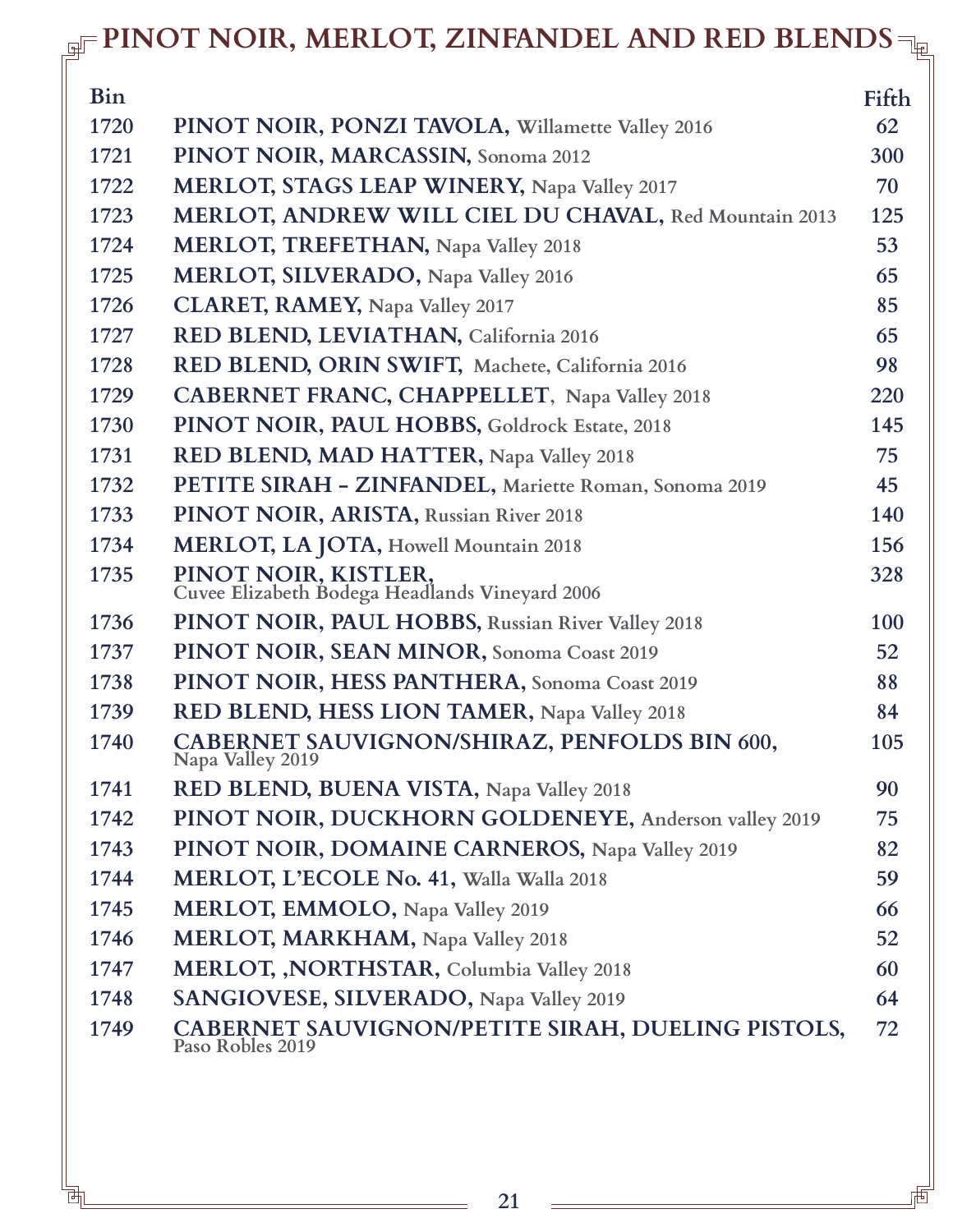# **SANTA CRUZ MOUNTAINS**

**The name "Santa Cruz Mountains" was first recorded in 1838. Its climate is influenced in the west by ocean breezes and maritime fog, while the east is moderated by San Francisco Bay. Cool air coming down from the mountains forces warmer air up, lengthening the growing season.** 

### **Bin**

#### **PINOT NOIR**

| Clos De La Tech Estate Vineyards |                                                       | Half |            | Fifth Magnum |
|----------------------------------|-------------------------------------------------------|------|------------|--------------|
| 1800                             | <b>DOMAINE LOIS LOUISE COTE SUD VINEYARD 2012</b>     |      | 130        |              |
| 1801                             | <b>DOMAINE LOIS LOUISE COTE SUD VINEYARD 2013</b>     |      | 120        |              |
| 1802                             | <b>DOMAINE LOIS LOUISE COTE SUD VINEYARD 2014</b>     | 65   |            |              |
| 1803                             | <b>DOMAINE LOIS LOUISE TWISTY RIDGE VINEYARD 2012</b> |      | <b>130</b> |              |
| 1805                             | <b>DOMAINE VALETA SUNNY SLOPE VINEYARD 2006</b>       |      | 350        |              |
| 1806                             | <b>DOMAINE VALETA SUNNY SLOPE VINEYARD 2014</b>       |      | <b>130</b> | 260          |
| 1807                             | <b>SANTA CRUZ MOUNTAINS ESTATES 2014</b>              | 60   | 95         |              |
|                                  |                                                       |      |            |              |



**NEBBIOLO 1807 DOMAINE DU DOCTEUR RODGERS VINEYARD 2006 170 1808 1809 1810 DOMAINE DU DOCTEUR RODGERS VINEYARD 2010 DOMAINE DU DOCTEUR RODGERS VINEYARD 2014 DOMAINE VALETA SUNNY SLOPE VINEYARD 2014 150 120 Clos De La Tech Estate Vineyard Clos De La Tech San Francisco Bay Estate Vineyard 80 450 60**